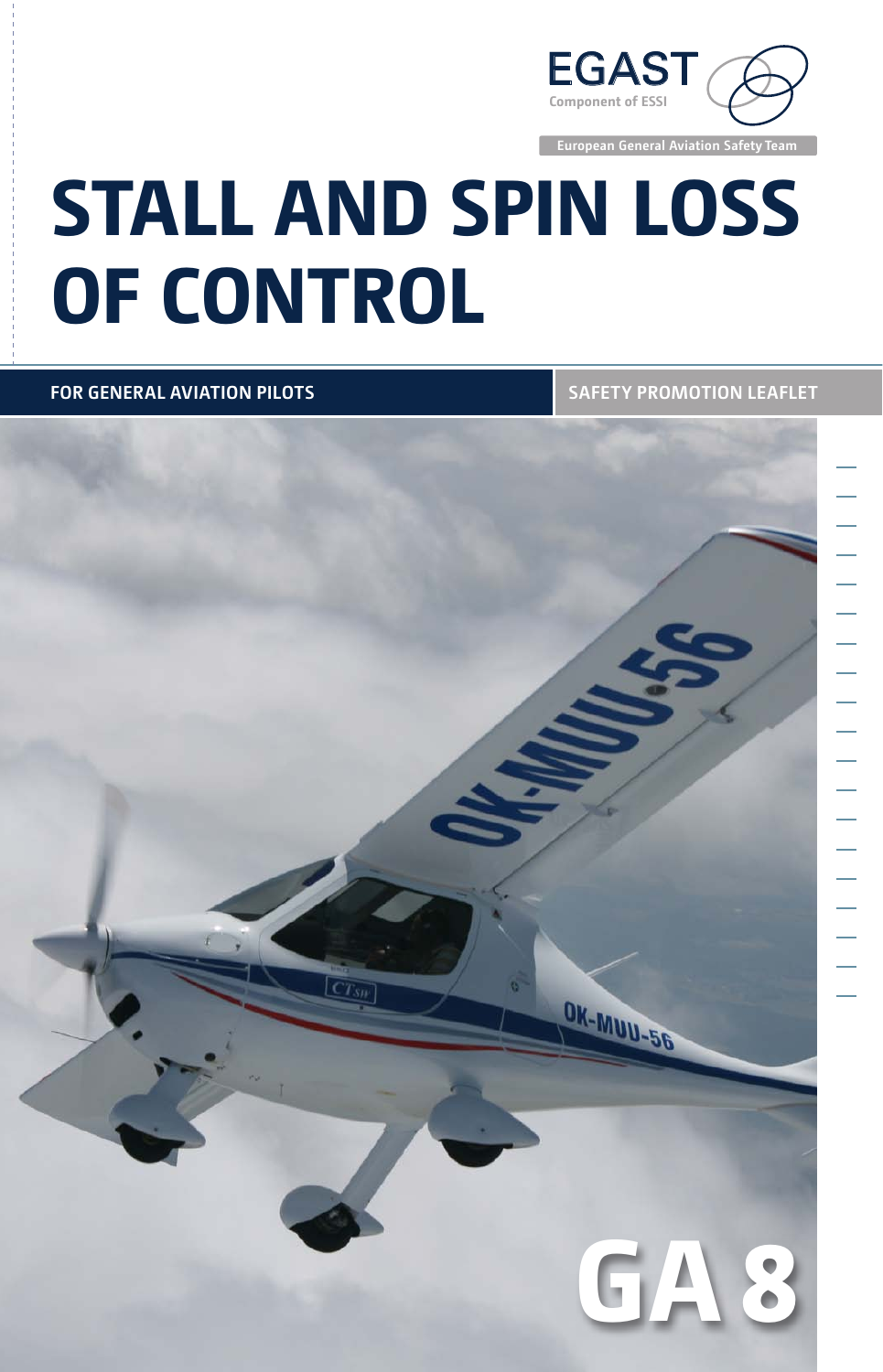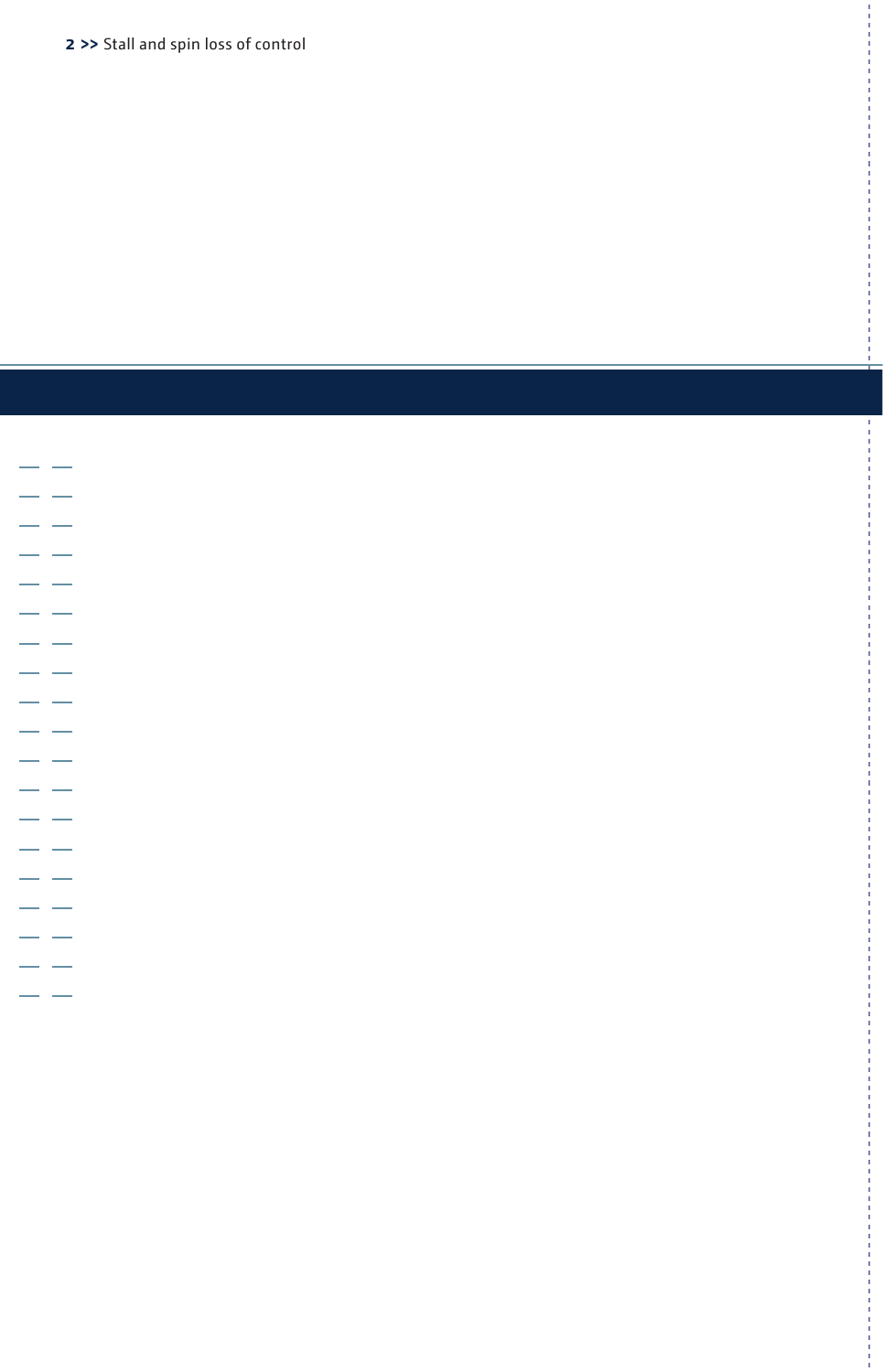

|                                            | $\frac{1}{1}$        |
|--------------------------------------------|----------------------|
|                                            | $\frac{1}{\sqrt{2}}$ |
|                                            | $\frac{1}{2}$        |
| AVOIDING STALL AND LOSS OF CONTROL __ 16   | $\frac{1}{1}$        |
|                                            | $\frac{1}{1}$        |
| PREVENTING A DEVELOPED SPIN ___________ 19 | $\frac{1}{1}$        |
|                                            | $\frac{1}{2}$        |
|                                            | $\frac{1}{2}$        |
|                                            |                      |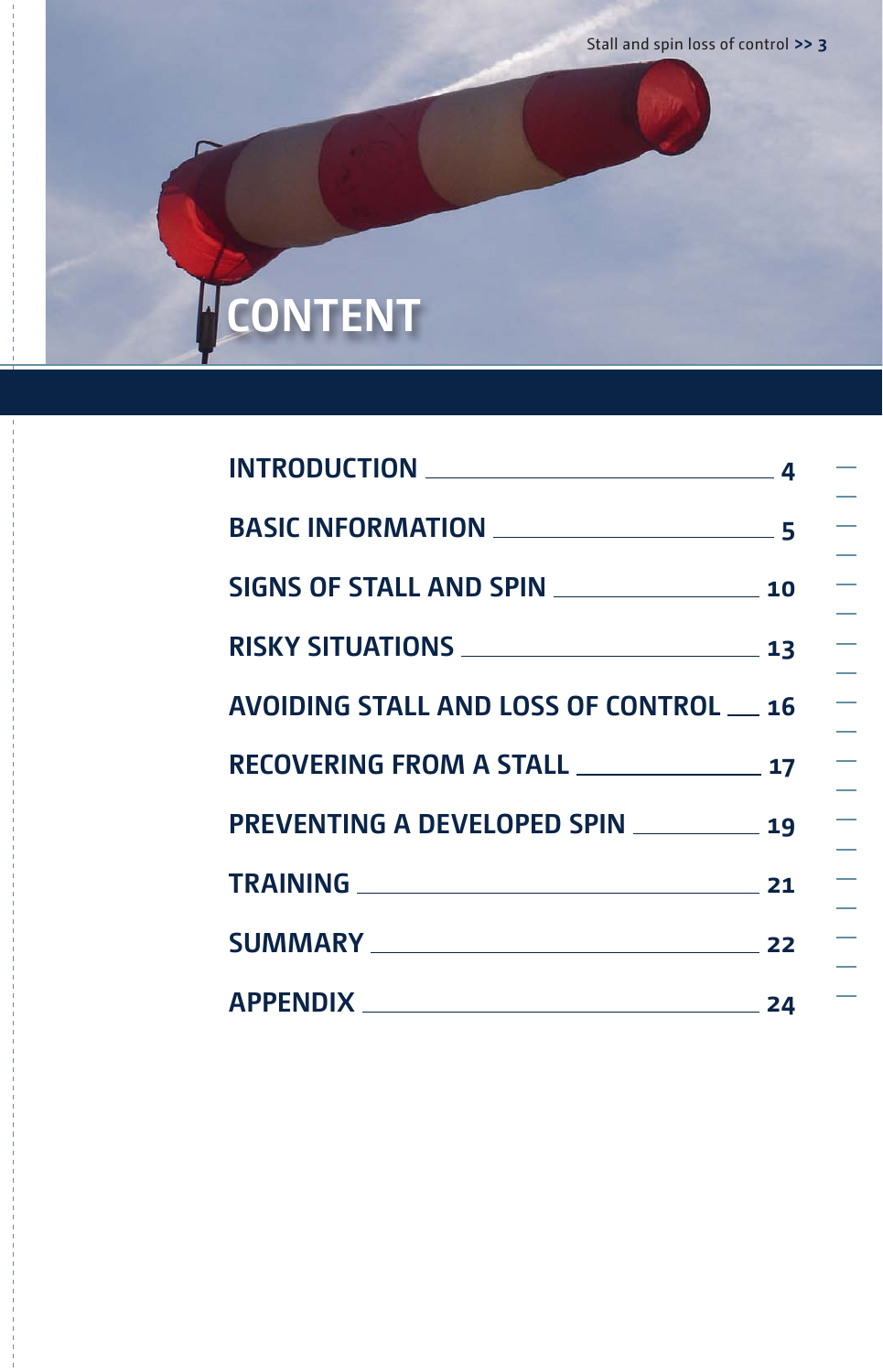$\overline{a}$ 

. .

a an  $\overline{\phantom{0}}$ . L . .

a sa sa

### <span id="page-3-0"></span>**INTRODUCTION**

Although some pilots think that stalling and spinning will only happen during training and skill tests, qualified pilots and their passengers continue to die after losing control at or near the stall. Loss of Control Inflight (LOCI) has been identified repeatedly in various EASA Annual Safety Reviews and other reference safety statistics as a major accident category in light (as well as in heavy) aeroplanes.

This leaflet has two objectives:

- It will help light aeroplane pilots recognise situations potentially leading to stall. The leaflet also provides generic principles for stall and spin prevention and recovery, but does not address the differences between aeroplane types. Keep in mind that Aircraft Flight Manuals should provide the procedures specific to each aeroplane.
- These generic principles will also be beneficial for leisure pilots seeking an airline pilot career. Acquiring the right 'reflexes' right from the beginning of a flying career is key.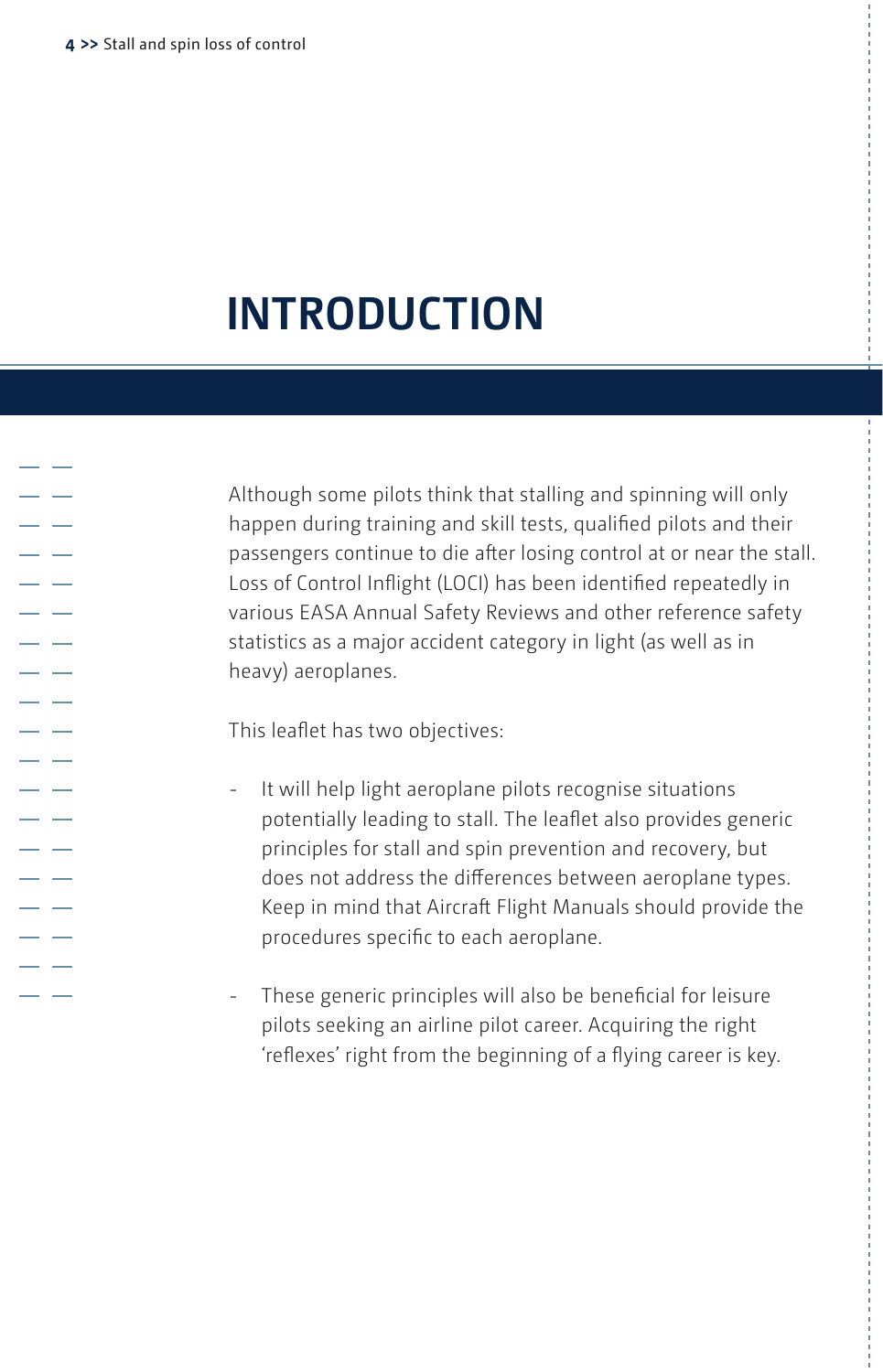$\overline{\phantom{a}}$  $\overline{\phantom{0}}$ 

# <span id="page-4-0"></span>**BASIC INFORMATION**



The lift is the component of the aerodynamic force on the wing or on the aeroplane, perpendicular to the forward movement.

Stall occurs when the wing angle of attack has exceeded a critical value called *stall angle of attack* or *critical angle of attack*, and the airflow has detached from the aerofoil, thus ceasing to provide sufficient lift to balance the aeroplane weight.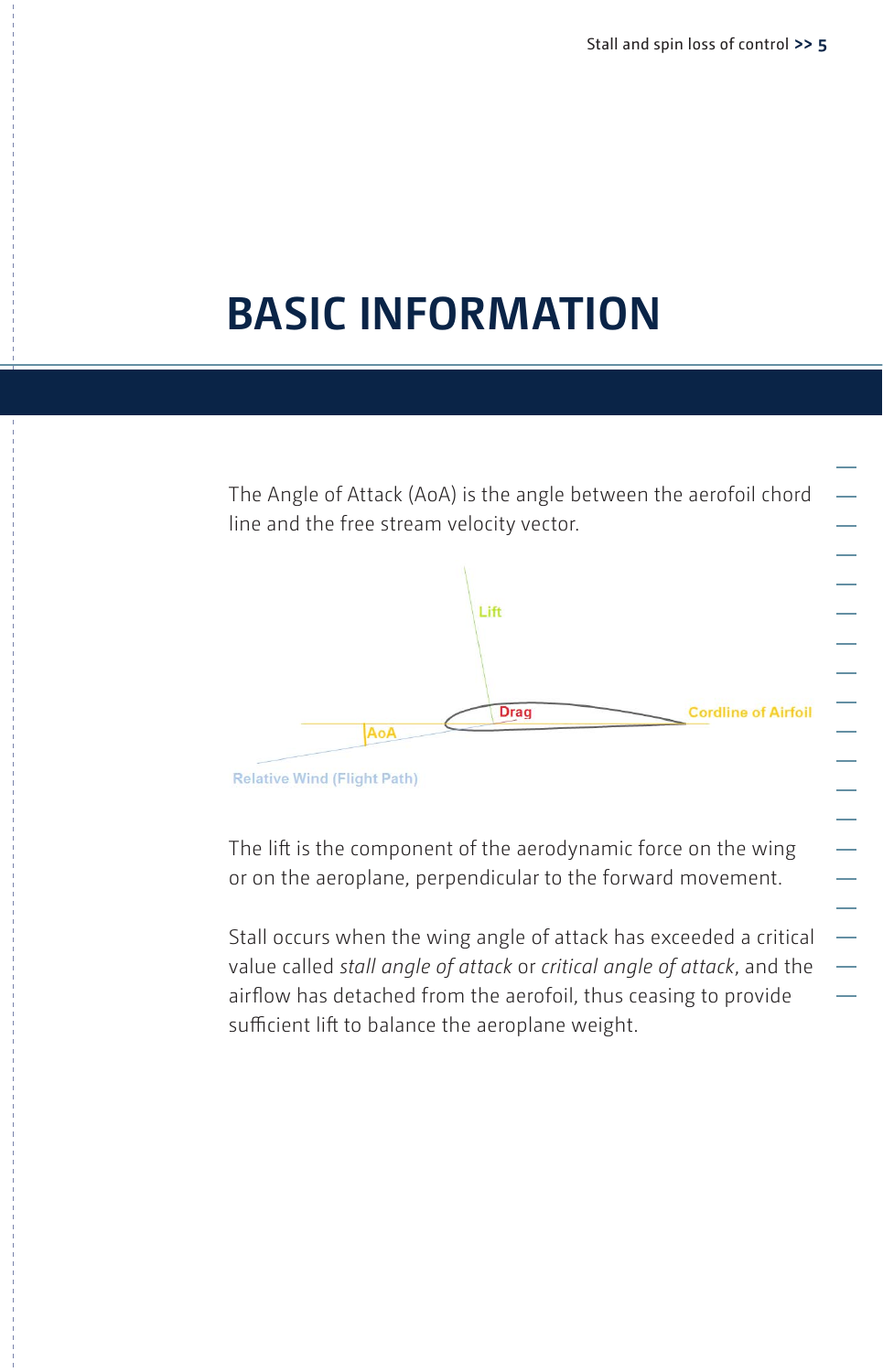Let's consider a wing having a constant profile on all its length, in a wind tunnel where the forward movement is constant and review various combinations of angle of attack and developed lift:



*Point 1: The angle of attack and the lift are low. Point 2: The angle of attack is higher and so is the lift. Point 3: The airflow has separated from a large part of the upper surface. The curve gets flatter: the lift ceases to increase with the angle of attack in the same proportion.*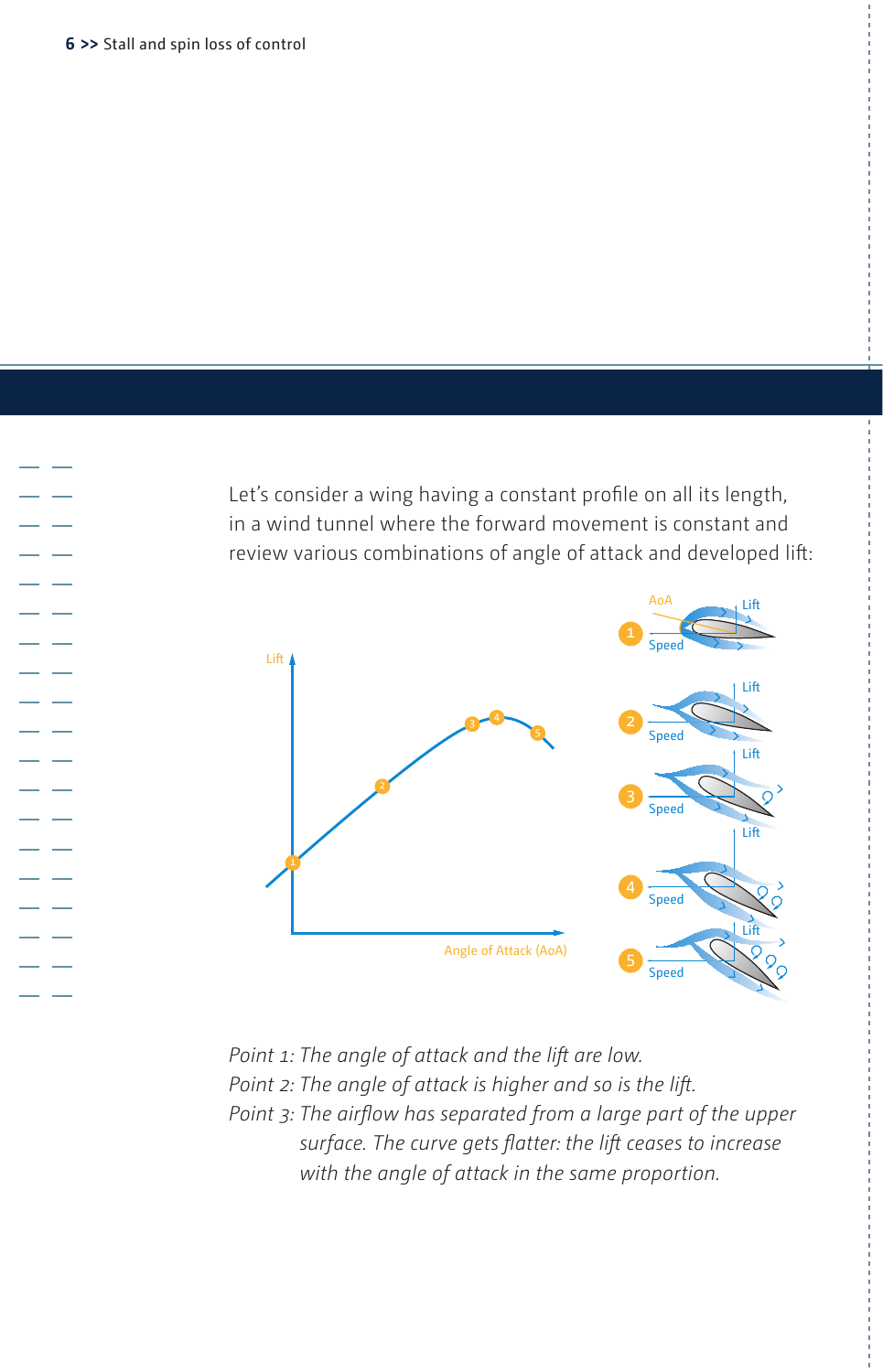

The stall corresponds to point 4 where the lift reaches its maximum value.

On an aeroplane, the stall is often more complex because the wing doesn't have a constant profile on the entire span, with sometimes minor manufacturing differences between the left and the right wing. In addition, in the case of propeller aircraft, the airflow from the propeller(s) creates a significant asymmetry on the wing. For all these reasons, even if the pilot manages to keep the aircraft in perfect balance, it may happen that one wing stalls slightly before the other one when increasing the angle of attack, leading to some wing drop or yaw motion.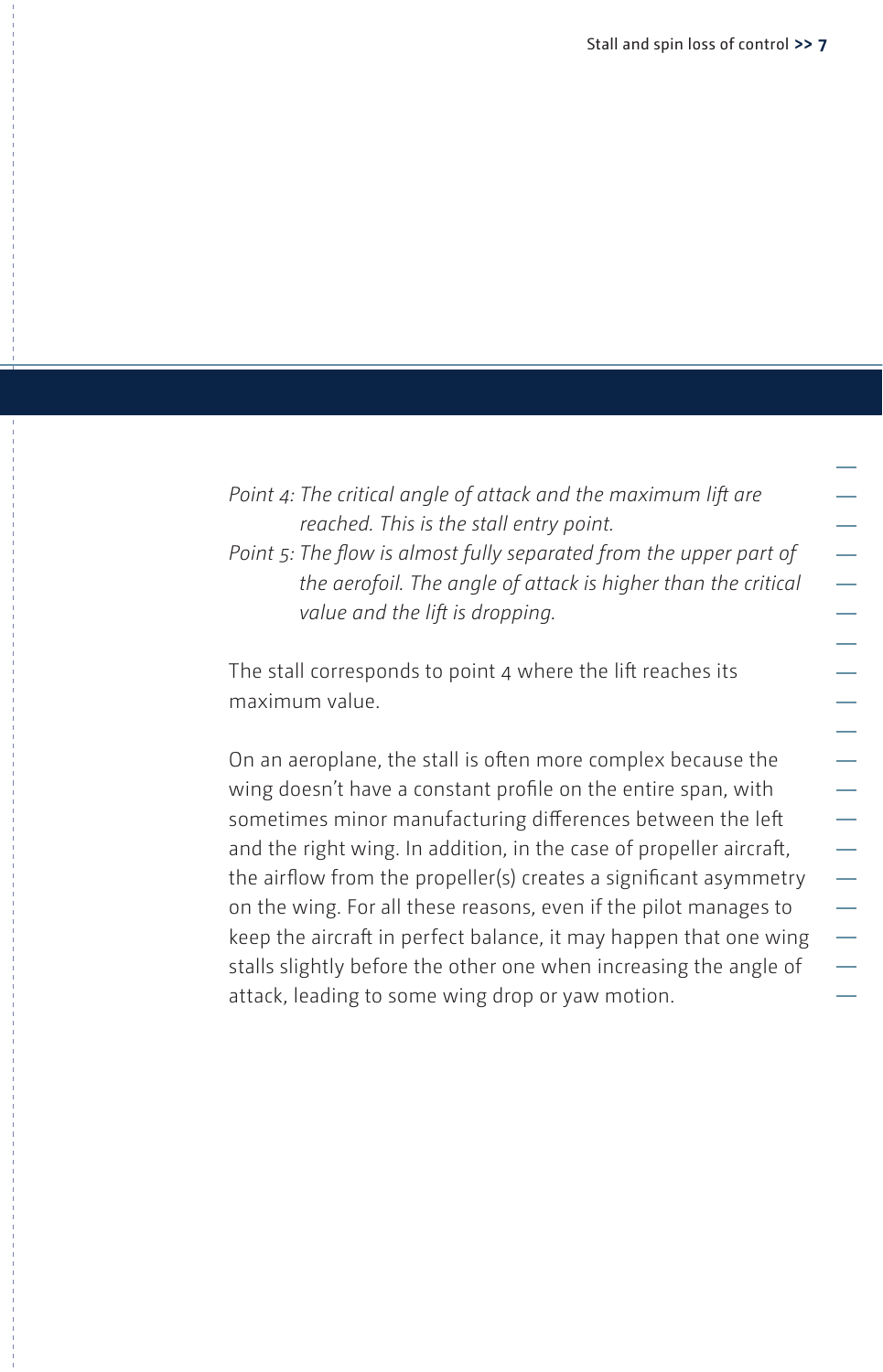$\sim$ 

 $\overline{\phantom{a}}$ 

÷.  $\overline{\phantom{a}}$ 

. L . L  $\sim$  $\sim$ **Contract** i.  $\sim$ 

### **Parameters affecting Stall Angle of attack**

For a given configuration, an aircraft stalls always at the same angle of attack. The only exception is linked to the Mach effect which occurs at very high speeds and/or altitudes.

### **Configuration**



Angle of Attack (AoA)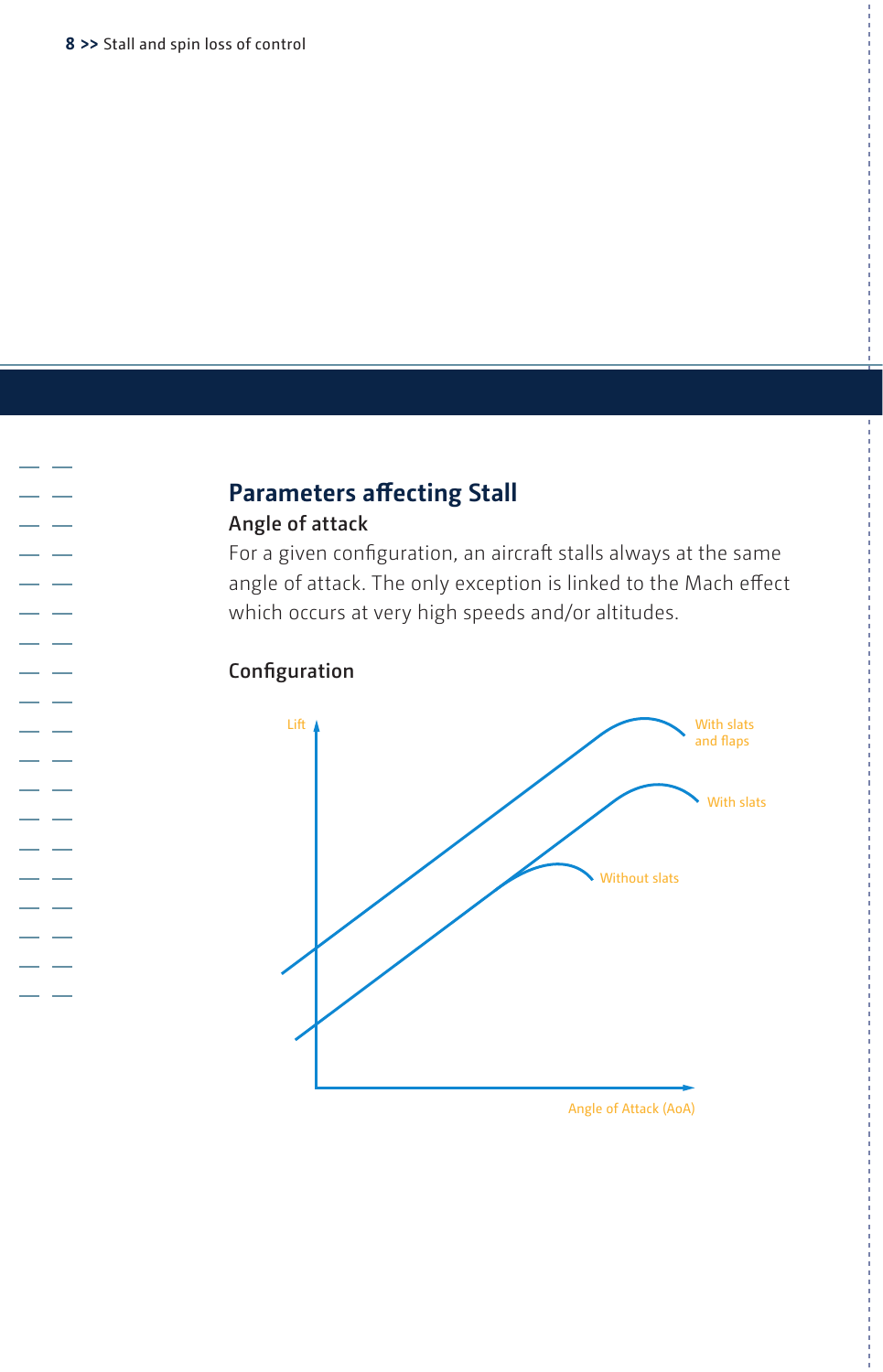$\overline{\phantom{a}}$ 

The deflection of slats (for aircraft equipped) allows an increase in the stall angle of attack. There is no lift variation for a given angle of attack, but it is possible to fly safely at a higher angle of attack, therefore with the same lift at a lower flying speed. The deflection of the flaps increases the lift for a given angle of attack.

### **Load factor**

Load factor does not affect the angle of attack at which an aeroplane stalls but does affect its stall speed. In a turn or a pull up manoeuvre, at a given speed, to increase the load factor, the angle of attack or the speed must be increased. Therefore when tightening a turn or performing a pull up, at a constant speed, the margin with the stall is reducing. This means also that the aircraft stalls at a higher speed in turn or in a pull up.

### **Engine Power**

For certification, the stall speeds are measured with the engine(s) at idle. A power increase on an aircraft with propeller(s) will create a flow over part of the wing. This limits the flow separation on the upper part of the aerofoil, increasing the lift available at a given angle of attack and allowing to fly at a lower speed.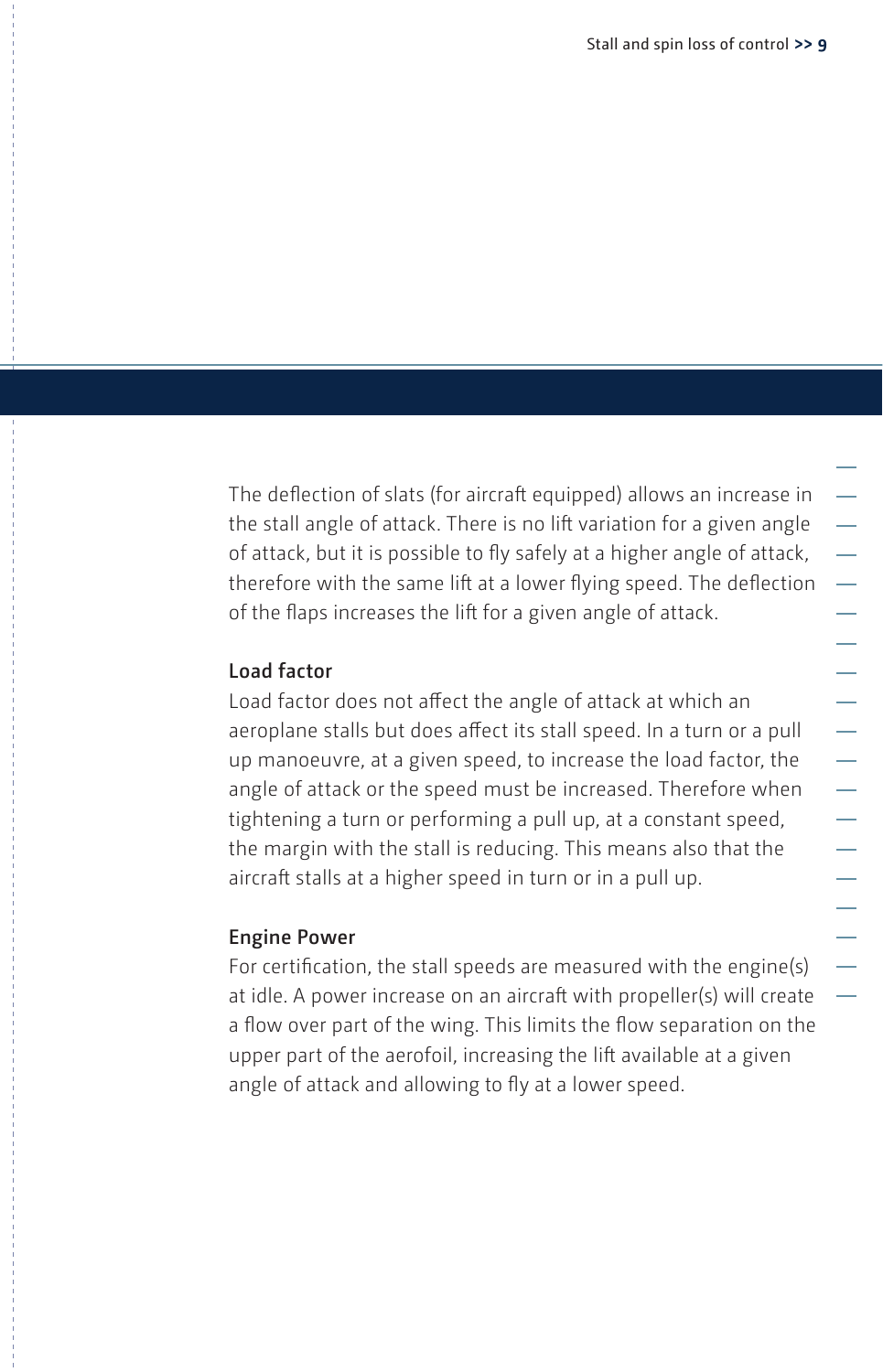. L

. L

# <span id="page-9-0"></span>**SIGNS OF STALL AND SPIN**

The stall angle of attack can be reached in any attitude, at any speed and with any control force.

Speeds: Most light aeroplanes provide no direct indication of the angle of attack. The main available parameter is Indicated Airspeed. The indicated speeds for the stall in level flight may be available in the Aircraft Flight Manual in the Performance / Stall Chapter. Always think angle of attack when reading your speed: if you are in a turn, the same speed does not provide the same margin from the stall as in level flight!

Stall warning devices, linked to the angle of attack, are fitted to many (but not all) aeroplanes. Pilots must be able to recognise the stall warnings and to react, reducing the angle of attack by moving the control column forward. Know the sound of the stall warning to discriminate it from with other warnings, for example a gear warning which may sound continuously.

Stall warning devices should be used as the principal, but not as sole, indicator of an approach to stall. They are not guaranteed to work correctly at all times. So check it on the ground if you can.

Several stall consequences will occur and be noticeable simultaneously or separately: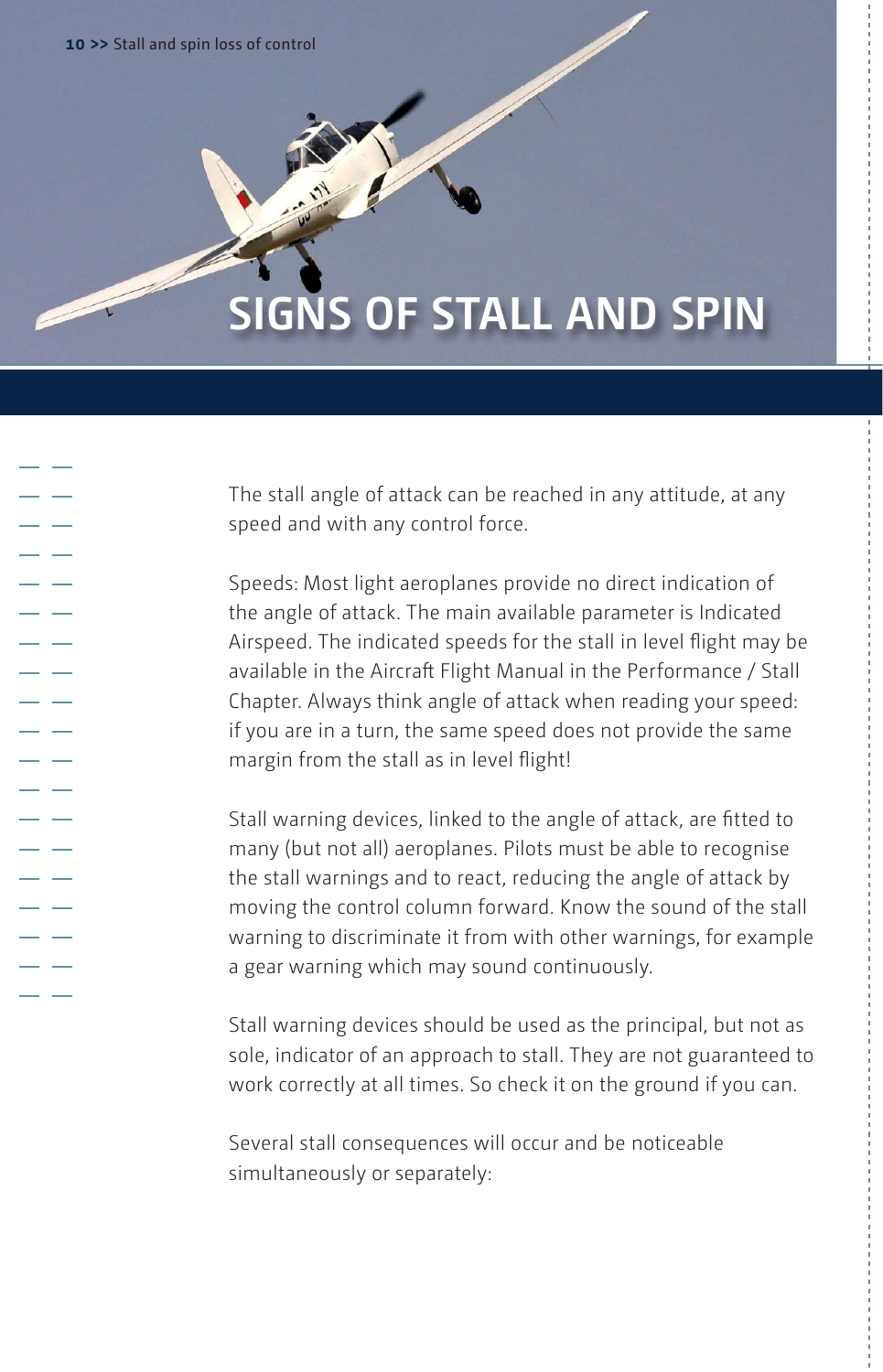$\overline{\phantom{0}}$  $\overline{\phantom{0}}$  $\overline{\phantom{a}}$  $\overline{\phantom{0}}$ 

- 1. Buffet sometimes strong, depending on the aircraft's aerodynamic characteristics;
- 2. The aeroplane does not respond as expected to inputs in pitch and/or roll;
- 3. The nose of the aeroplane can drop and unusual lateral motions can appear;
- 4. The vertical speed increases drastically, sometimes even with a nose up attitude.
- 5. The pilot cannot raise the nose with the pitch control.

If a stalled aircraft rolls or yaws, perhaps as a result of a pilot's control inputs, it will start the incipient stage of a spin.

Be prepared to react to the unexpected; if the aeroplane does not respond correctly to the control inputs, moving the control column forward will almost certainly be the most appropriate action to save the situation.

The only option to recover from a stall is to make the airflow readhere to the aerofoil by decreasing the angle of attack below the critical value. This can best be achieved by moving the stick or wheel centrally forward.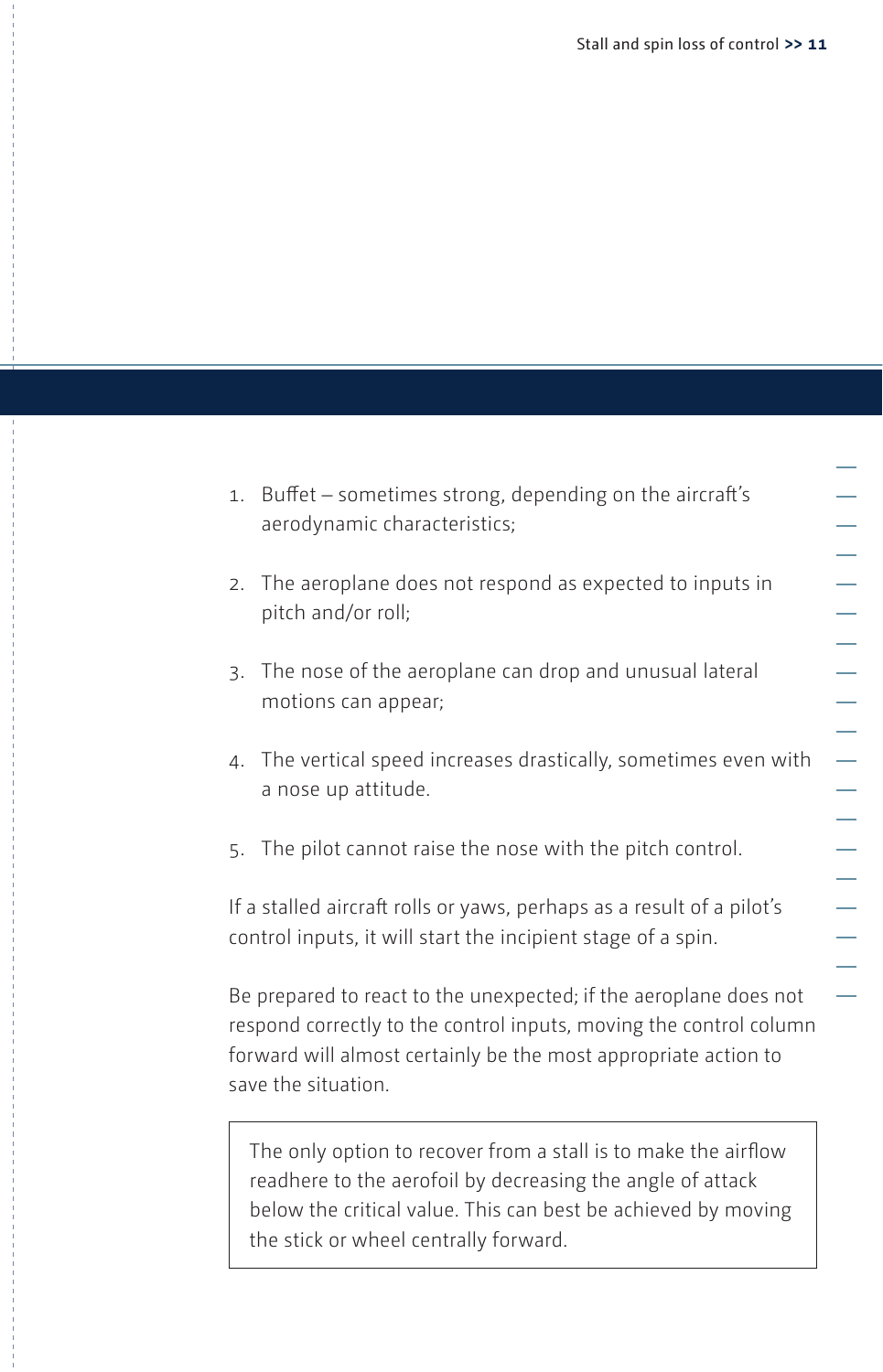J.  $-$ . . a a . . . . . L a an . L - -. L  $\overline{\phantom{0}}$ . L 

What signs can help avoid a stall and a spin? Several signs warn of an approaching stall in straight and level flight: the nose attitude becomes increasingly high, the airspeed is low and continues to reduce, and some buffet may be felt through the elevator control.

If a pilot is climbing, descending, turning, manoeuvring hard or just holding large out of trim forces, these signs may not be obvious. However, the stall warning device will trigger when approaching the critical value. Stall warning devices are important safety tools.

If you fail to react to the stall warning, or if your aeroplane is not equipped with such a device, symptoms of a fully developed stall can develop. At least one of these symptoms will appear before the aeroplane can spin: if you cannot maintain level flight, if you feel buffeting through the elevator control, or if the aeroplane starts rolling, take recovery action immediately.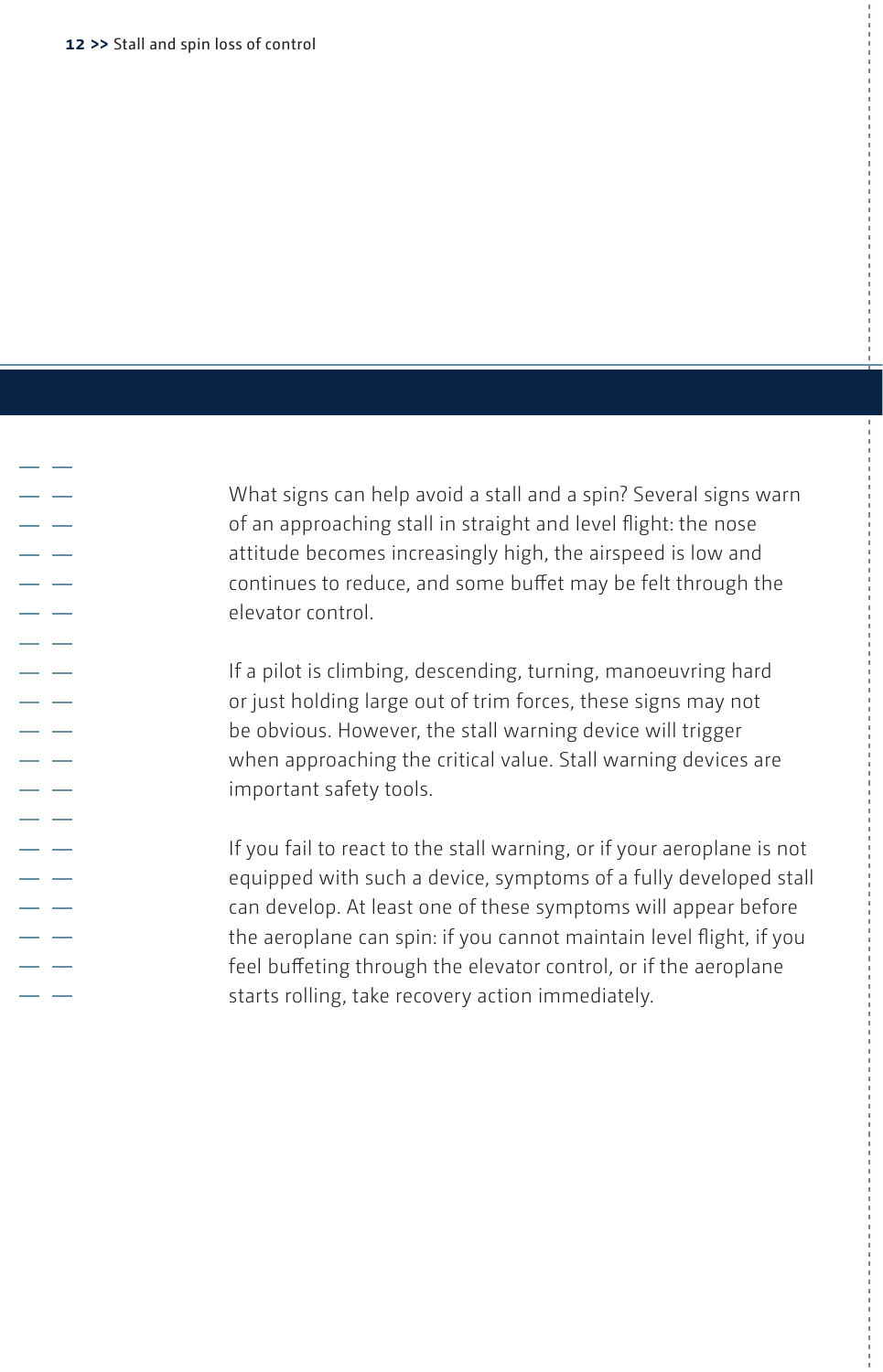$\overline{\phantom{0}}$  $\overline{\phantom{a}}$  $\overline{\phantom{a}}$ 

# <span id="page-12-0"></span>**RISKY SITUATIONS**

Many loss of control accidents occur just after takeoff or when going around from an approach to land. These phases of flight are particularly critical. If you climb too steeply to avoid an obstacle, there might not be enough power to maintain speed and to climb. This is particularly true when the aeroplane is heavilyloaded or in hot weather. The angle of attack will increase and can reach the stall value. A stall at full power is often more violent than at idle, due to engine torque inducing roll and yaw, often causing the incipient stage of a spin.

If an engine fails in the climb at low level and at relatively low speed with a high nose attitude, the aeroplane will rapidly decelerate and the angle of attack will quickly increase. To prevent a stall or spin, the pilot must promptly select a lower nose attitude to achieve and maintain a safe gliding speed (or best single engine climb speed in twin-engined aeroplanes). If the aeroplane is already below that speed, the pilot may initially have to select a pitch attitude considerably lower than normal. The nose should not be raised to the normal attitude for the glide (or for the single engine climb) until a safe speed has been restored.

Pilots have lost control while turning to take avoiding action from another aircraft in the circuit. Others have become distracted when under stress and entered a spin during the turn onto final approach. This has caused many fatalities during attempted forced landings. It is vital that you fly coordinated and that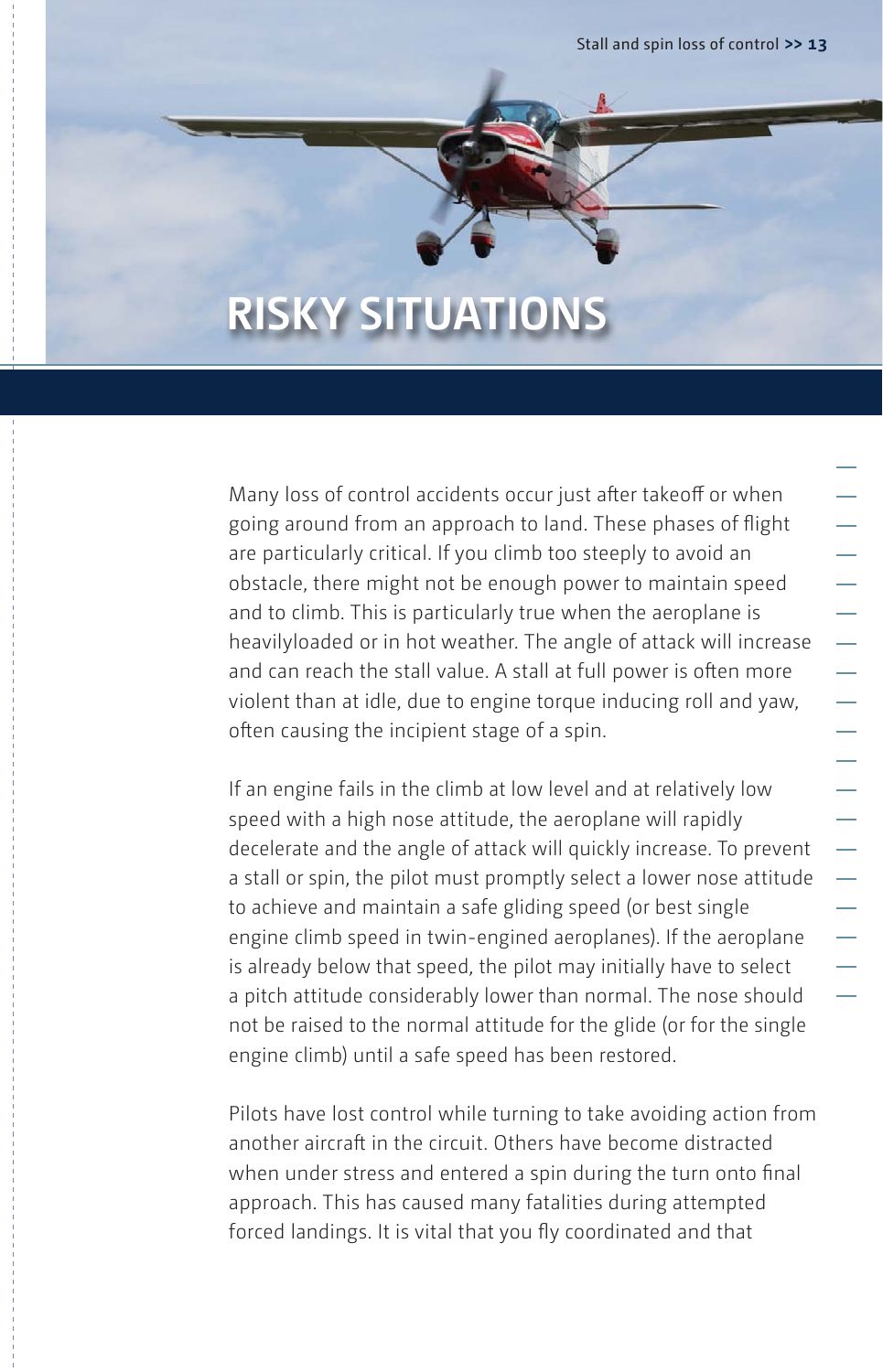the first signs of an approaching stall be recognised and the correct action, moving the control column forward, taken. Be aware that when taking avoiding action, the load factor increases and so does the stall speed, which means that stall will occur sooner. When manoeuvring, keep a safe margin from stall: keep the speed up!



If a pilot loses visual references and has no suitable instruments and qualifications, or has not been trained to use the ones he has, the pilot is unlikely to be able to stay within the flight envelope, which may result in stalling or spinning. Beware of clouds, fog, snow, or heavy rain showers! Turn around and divert while you are still able to keep visual references.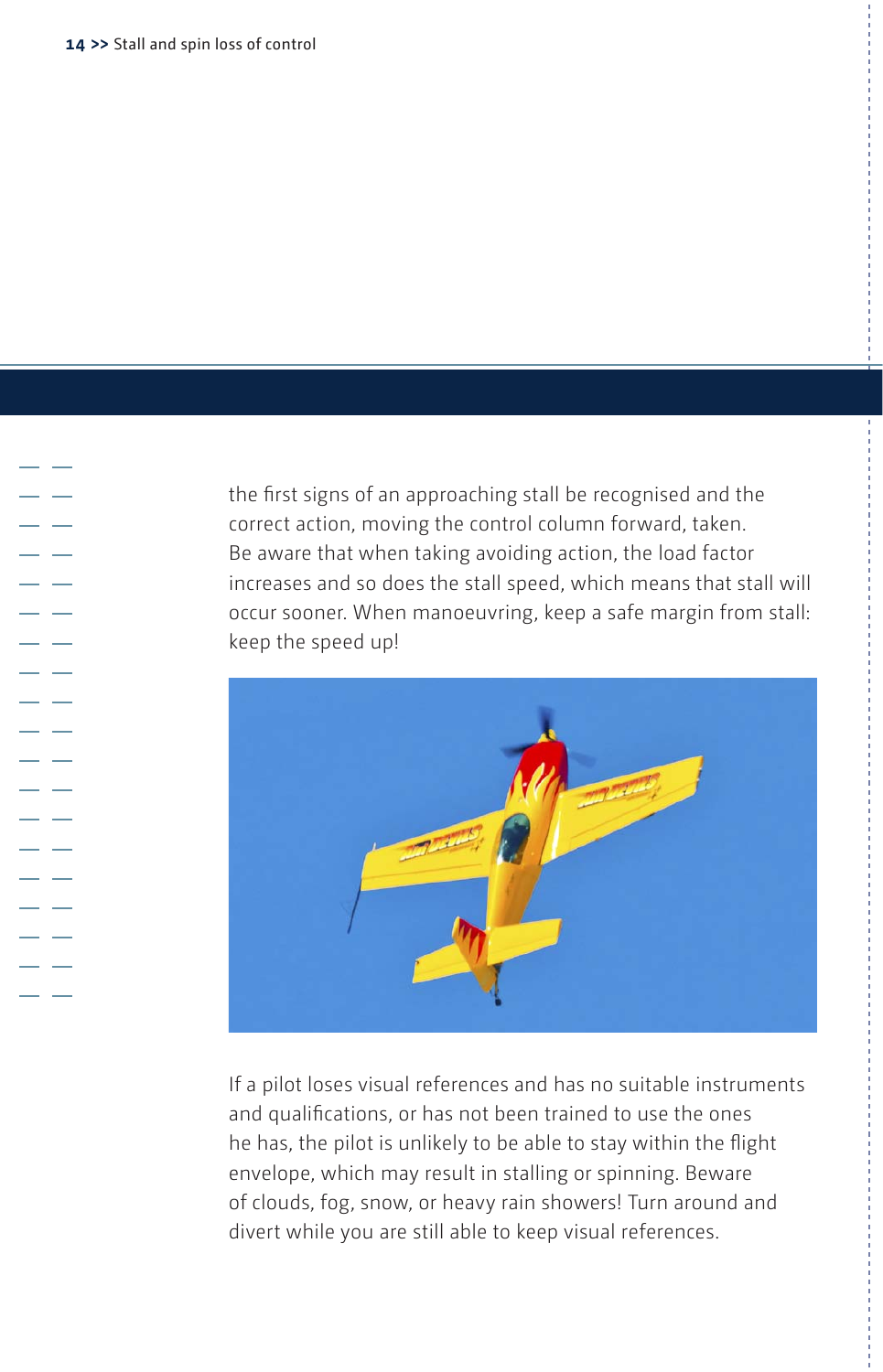Ice, and in some aeroplanes, even raindrops, on the wings will affect the aerodynamics: stall speeds will increase and the stall symptoms may change. The Aircraft Flight Manual indicates the precautions to take when the airplane is sensitive to this pollution. Note that even small amounts of ice can seriously affect lift and drag. Check for ice before deciding to make the flight and keep your wings and airframe clear of ice! If there is a risk to encounter icing conditions, don't make the flight.

If the aeroplane has an autopilot with height lock engaged, an engine failure will cause the autopilot to increase the AoA, to reduce the speed and the aeroplane may stall. The autopilot is likely to have trimmed the aeroplane to a high AoA resulting in low speed, which may cause problems during the recovery. Even if the engine continues to give normal power, autopilot systems may fail. They require constant monitoring, and pilots must disconnect them at the first sign of a problem. In doubt, disconnect the autopilot, fly the aeroplane, keep the angle of attack low and the speed high.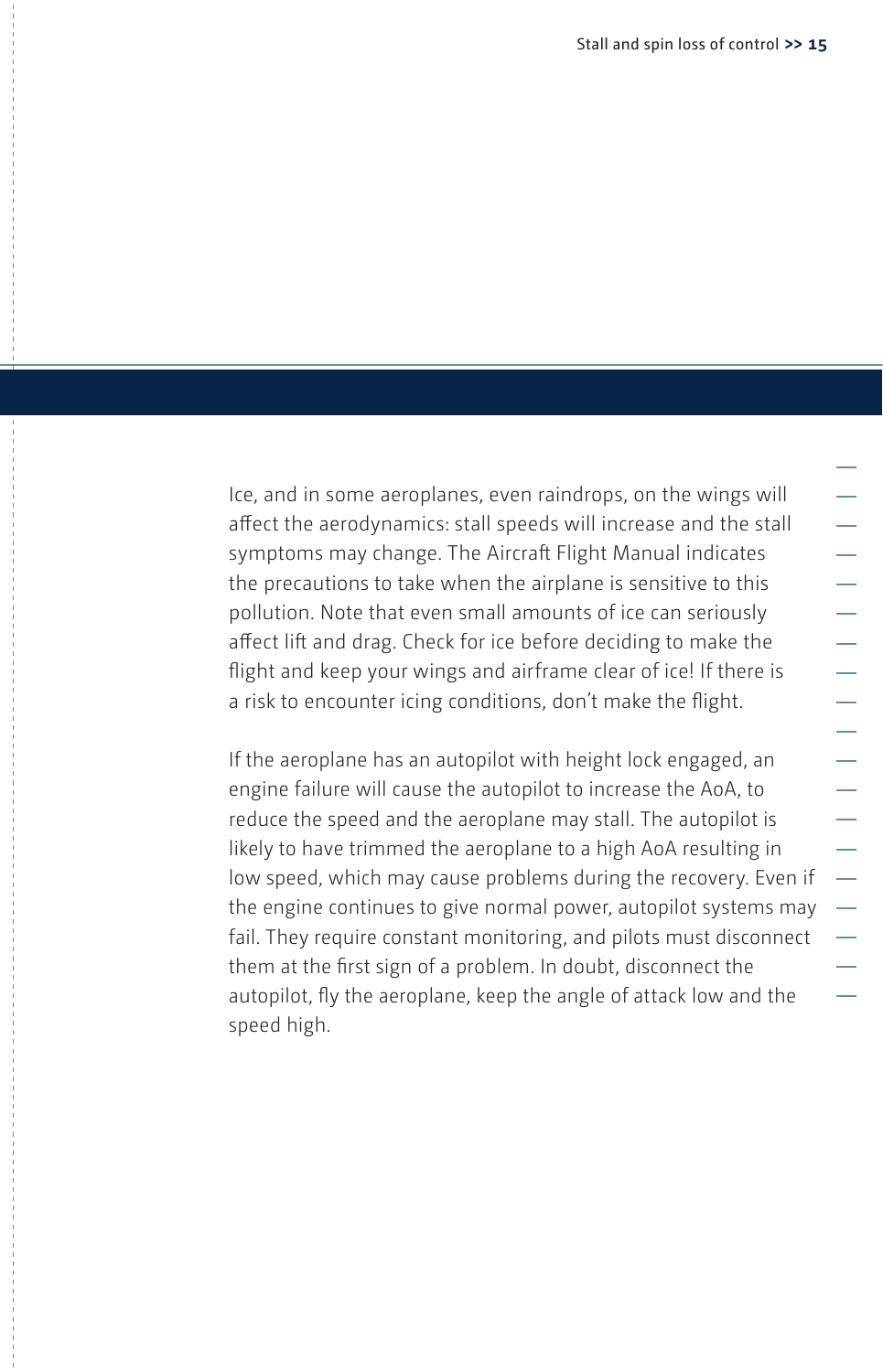$\overline{\phantom{0}}$ 

2022 . L . . a a

a a

# <span id="page-15-0"></span>**AVOIDING STALL AND LOSS OF CONTROL**

It is important to make every effort to avoid stalling. To reduce the risk of stalling, always select appropriate visual attitudes and trim the aeroplane. Incorrect trim can increase the risk by generating unexpected pitch movements.

Pilots who cannot fly solely by reference to instruments must constantly look ahead for signs that they might be about to fly into conditions of very poor visibility, and remain well clear. It is safer to make a precautionary landing if the conditions deteriorate than to risk losing control in cloud.

Aircraft Flight Manuals and Pilots Operating Handbooks recommend speeds to fly in most situations. Although training in stall recognition, avoidance and recovery should prevent a stall from occurring, pilots must take care to maintain the correct airspeed, especially when flying close to the ground. As stated before, speed is your primary indicator but always think angle of attack when reading your speed. If you are in a turn or in a level flight the same speed does not provide the same margin from the critical angle of attack.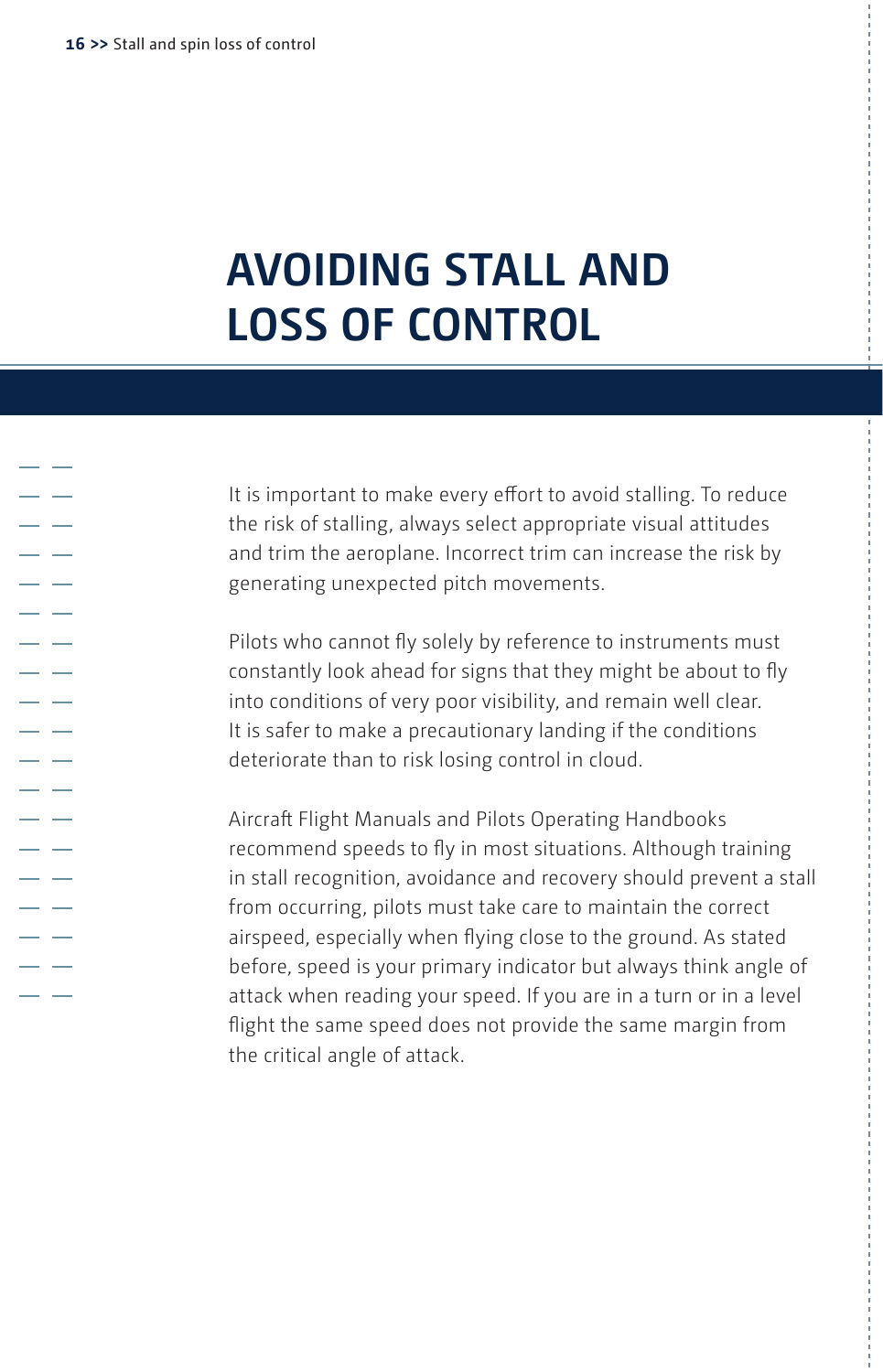### <span id="page-16-0"></span>**RECOVERING FROM A STALL**

Pilots should take recovery action as soon as they recognise the signs of an approaching stall, either from a warning system or from other indications. Relax any back pressure on the control column or move it forward centrally (ailerons neutral) to reduce the angle of attack on both wings together. In a turn, release the pull but avoid inducing roll by replacing the control in the centre. If prompt action is taken while approaching the stall - just when the stall warning device sounds for instance, the attitude change required is usually small and the loss of altitude, if any, will be minimal.

If the aeroplane stalls, move the stick or wheel forward to decrease the angle and regain lift.

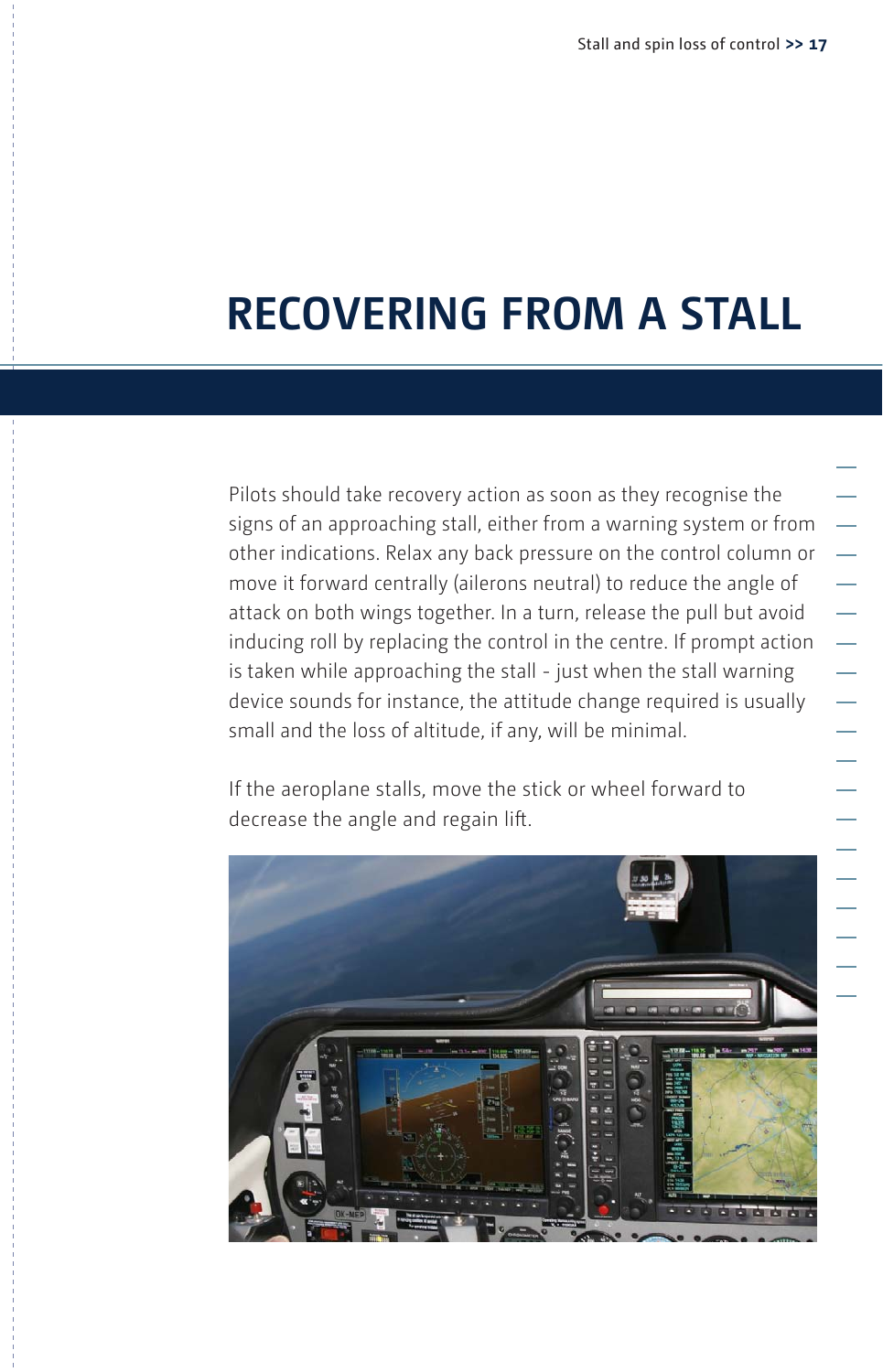Once you have recovered from the stall, level the wings. Do not roll the aeroplane until all symptoms of the stall have disappeared to avoid asymmetrical inputs at high angle of attack. Then adjust speed with power appropriately for the remainder of your flight.

Be gentle on the controls!

Recovery actions should be smooth because:

- Secondary stall may occur if the load factor used for recovery is too high, due for instance due to brisk inputs on the stick or wheel;
- Brisk roll/yaw or power inputs can also induce asymmetry, which can result in a spin.

Timely and appropriate control and power settings are required, especially at low heights! The priority is to get out of the stall and to be able to fly the aircraft and not to minimize the altitude loss.

Know and practice the procedure adapted your aeroplane! Do you know, and have you practised, the stall recovery procedure specific to your aeroplane? Refer to the Aeroplane Flight Manual and Pilot Operating Handbook and practise the procedure regularly at a safe height -best with an instructor.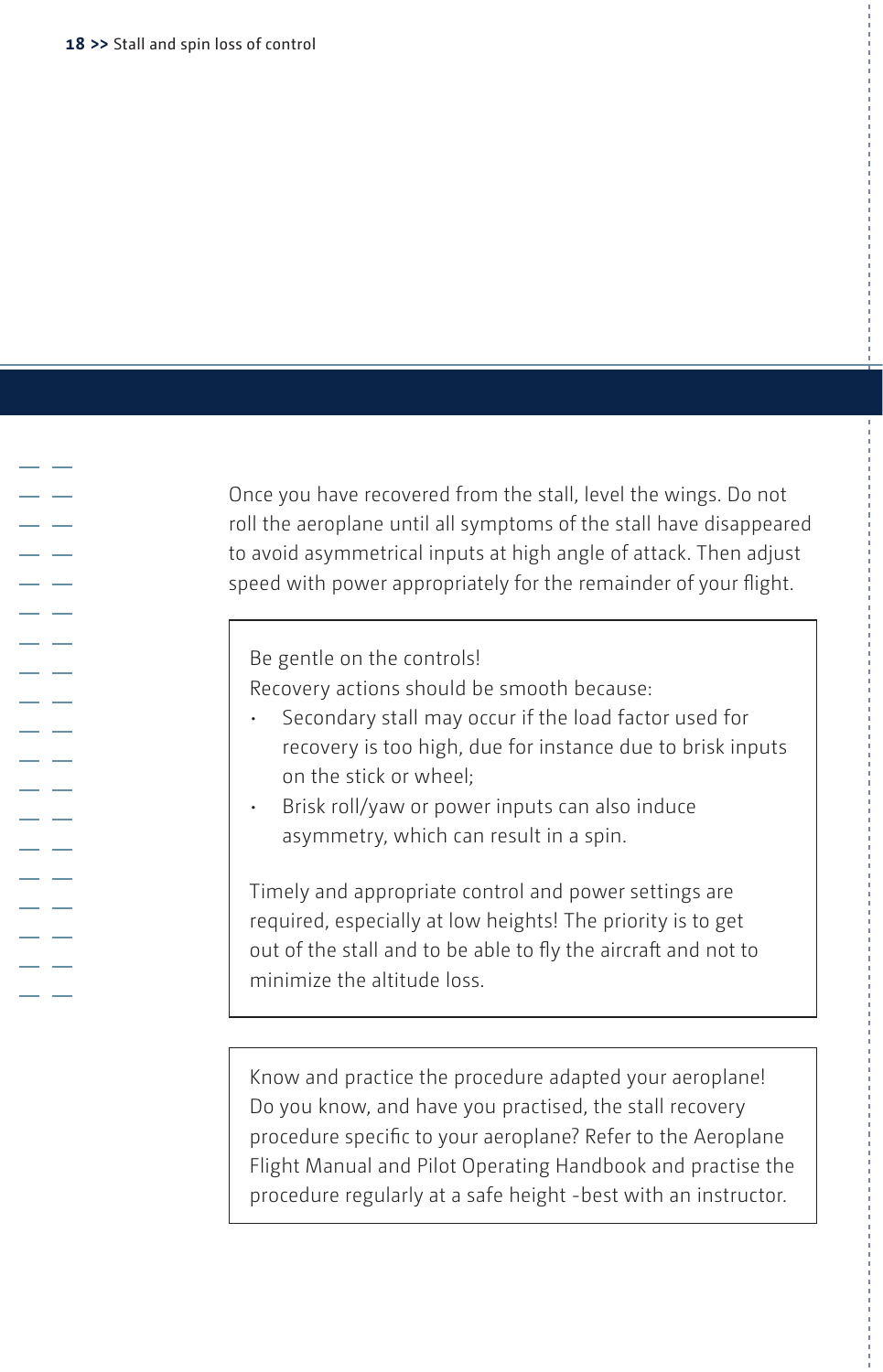# <span id="page-18-0"></span>**PREVENTING A DEVELOPED SPIN**

Spinning an aeroplane can result in considerable height loss during the spin itself and even more during the recovery. Pilots therefore should not allow the aircraft to enter a spin.

If the aeroplane remains stalled, the aircraft can start to roll and/ or to yaw to an extreme attitude, which may result in a spin.

This may happen if the pilot uses ailerons and/or rudder when the aeroplane is close to, or at, stall or when applying asymmetric power in a multiengined aeroplane.

Do not attempt to 'pick up' a dropped wing when the aeroplane is stalled. Reduce the angle of attack and then fly the aeroplane when you have resumed actual control.

Even in case of asymmetrical stall it is still possible to avoid a fully developed spin. At any time, if the aeroplane changes its attitude in a direction or at a rate which the pilot has not demanded by use of the controls, the pilot should immediately centralise all the flying controls.

The aeroplane's natural stability should return it to an AoA which allows it to recover proper airflow on the wings, reduce the angle of attack and accelerate to a safe speed.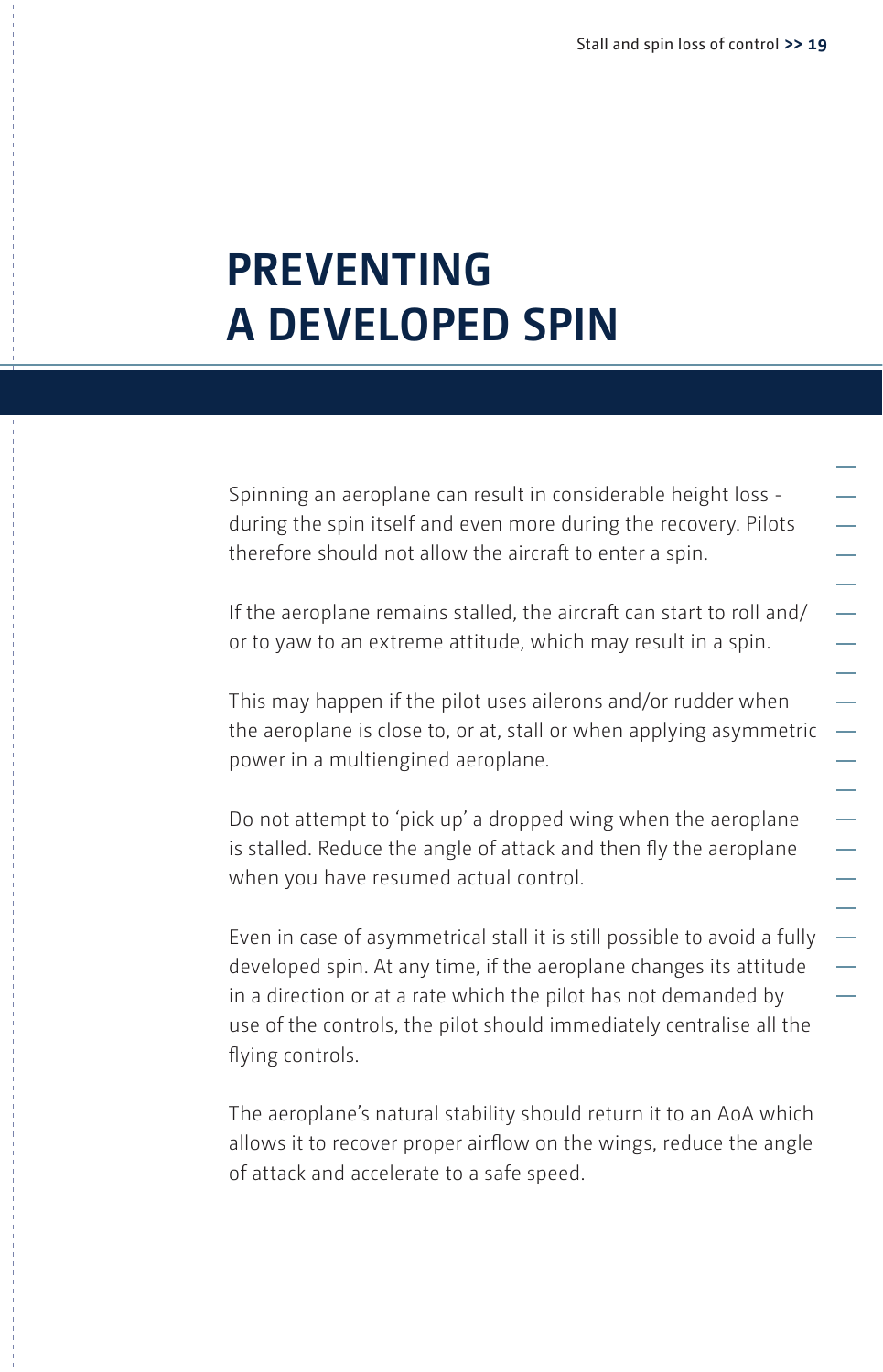. L a sa

. . . . . L

a an . L

During recovery, the nose is likely to be low, so pilots must take care not to exceed their airframe or engine speed limits! The pull up has to be gentle enough not to induce a secondary stall while pulling up!

Once the aircraft has recovered from the incipient spin, the pilot should use the controls as normal, and power as required, to regain a safe flight path, and then analyse what happened. A considerable amount of height may be lost during recovery, but exiting the stall and/or spin is the priority. Altitude aspects will be dealt with after fully recovering from the stall.

As different aeroplanes may have different spin behaviours and recovery procedures, know the spin recovery procedure mentioned in your Aeroplane Flight Manual.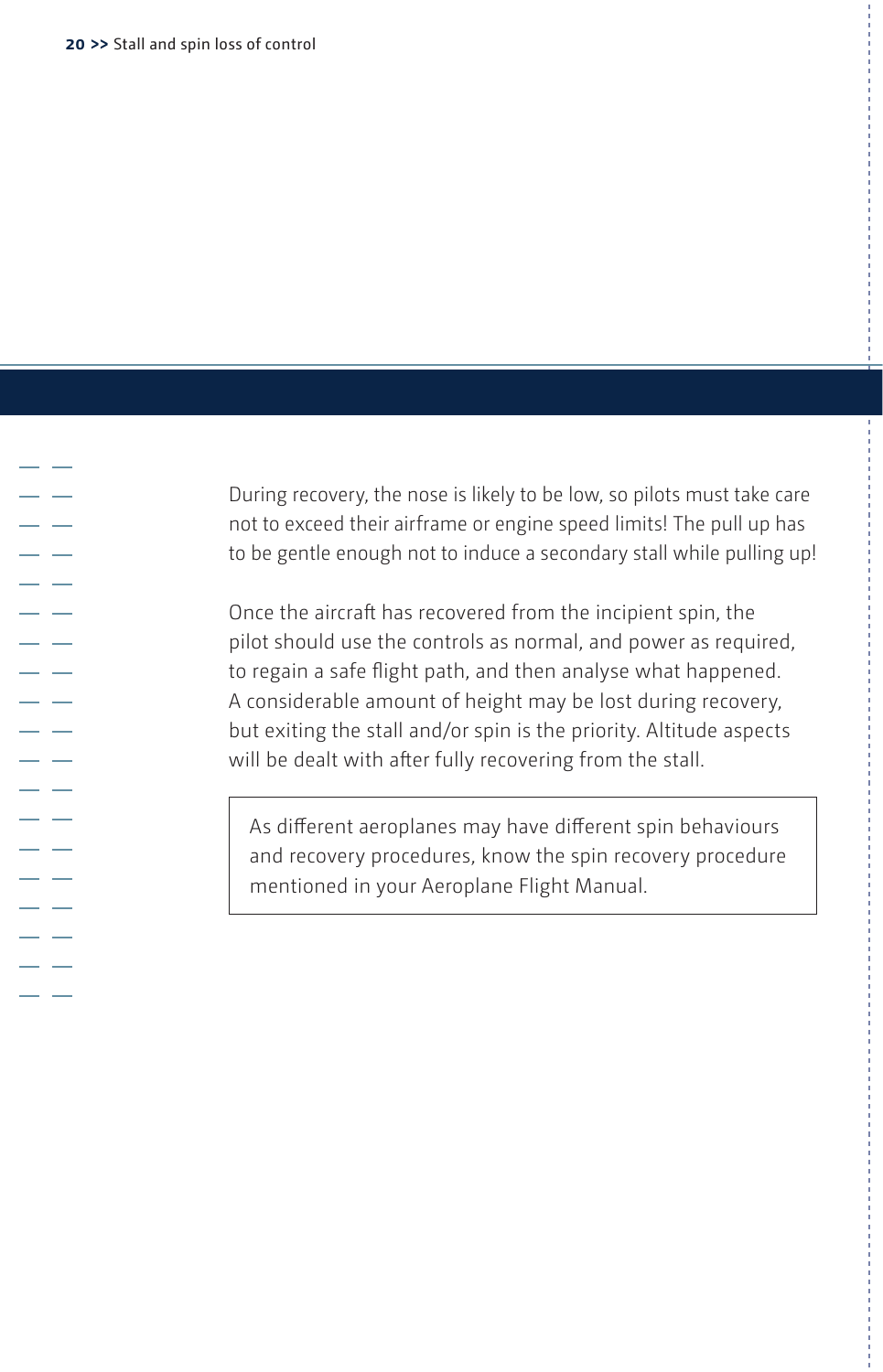### <span id="page-20-0"></span>**TRAINING**

After their initial training, pilots should ensure that they maintain their competencies to prevent, recognise, and recover from a stall in the aeroplane(s) they fly by practising regularly at a safe altitude - best with an instructor.

Stall and spin training should of course take place at safe altitudes, and in clear weather. However, an aeroplane is more likely to depart from controlled flight in other conditions described in this leaflet in the Risky Situations Section.

Pilots must know and understand how their aircraft is likely to respond to control movements close to the edges of the flight envelope.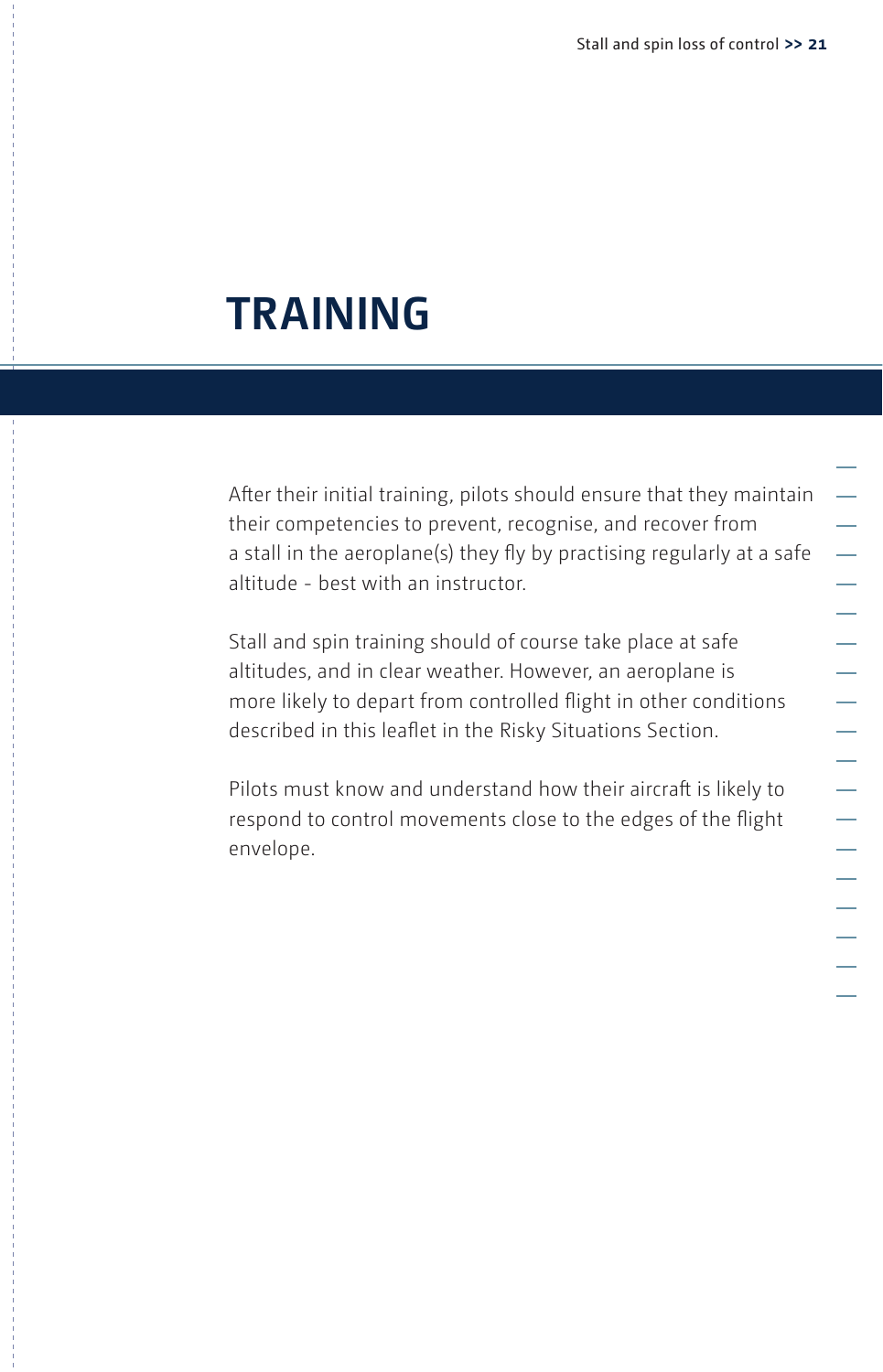a an

a s . L

a an

### <span id="page-21-0"></span>**SUMMARY**

**A stall occurs when the angle of attack is above the stall or critical angle of attack.** 

**To safely avoid and recover from stall and spin:**

- **›› Be alert and prepared at all times to face the unexpected.**
- **›› Keep your wings and airframe clean and clear of ice, anticipate bad weather and stay in Visual Meteorological Conditions (VMC).**
- **›› Keep a safe margin from the stall angle of attack by keeping always a safe speed. When manoeuvring, the load factor and the stall speed increase, so keep the speed up!**
- **›› Apply immediate recovery action whenever the stall warning rings or if the aeroplane does not normally react to your control inputs. Relax any back pressure on the control column or move it forward centrally to reduce the angle of attack. In a turn, beware not to induce yaw by roll while moving the column to the centre.**
- **›› Be gentle on the stick or wheel to avoid secondary stall or spin.**
- **›› Apply power with care so that resultant forces do not make the situation worse.**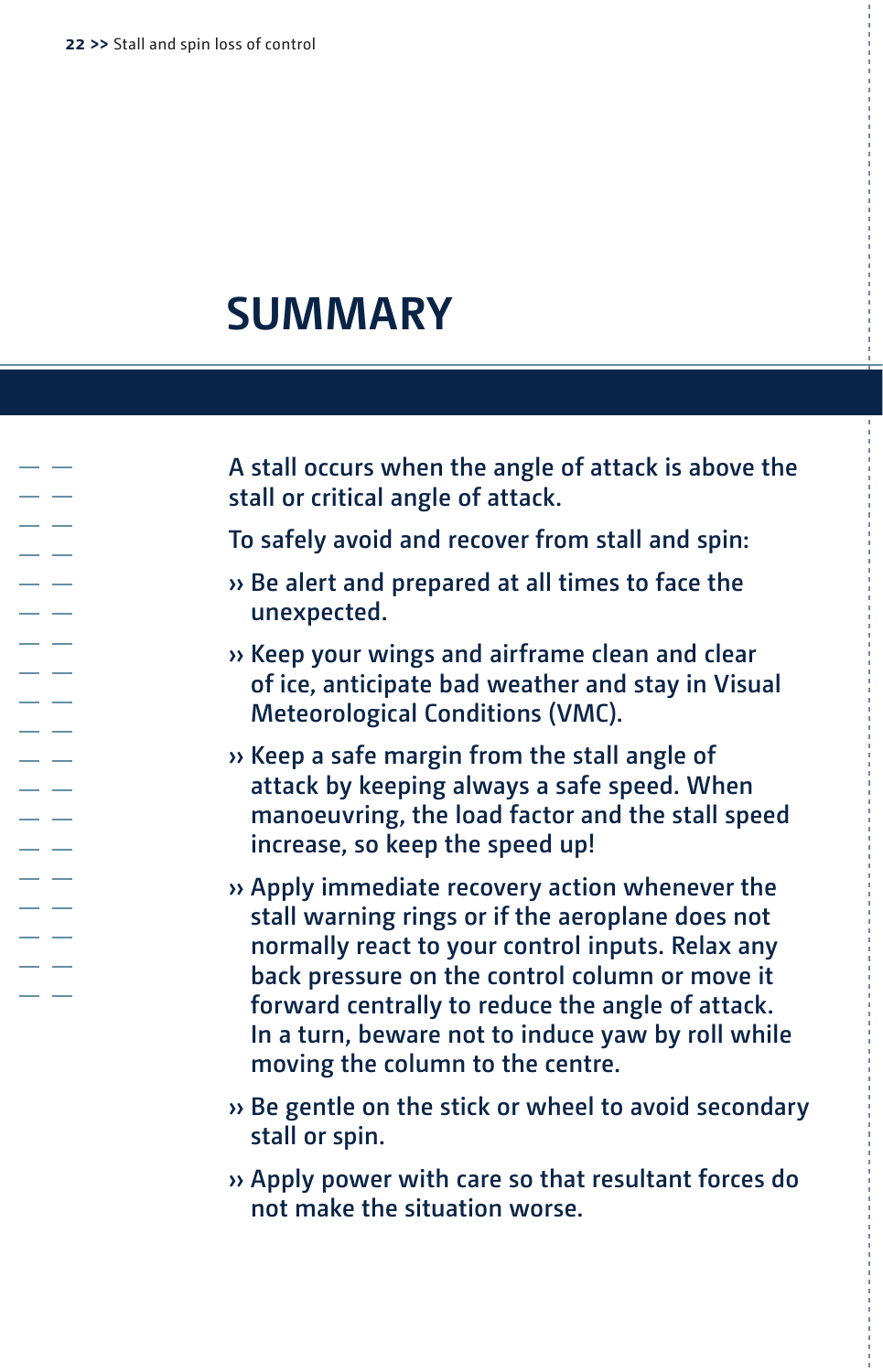- **›› Read, understand and remember the contents of the Aircraft Flight Manual and Pilot Operating Handbook for your aeroplane: remember the stall indicated airspeeds for the different flaps configurations.**
- **›› Recognise the stall warning indications for YOUR aeroplane and practise your airplane specific stall avoidance and recovery procedures regularly at safe altitudes to maintain your handling skills – best with an instructor.**
- **›› Seek advice from an instructor if you are unsure of any technique.**
- **›› Know the behaviour and feel of the aircraft at high AoA, so that you can use this behaviour and feel to detect that you are close to stall.**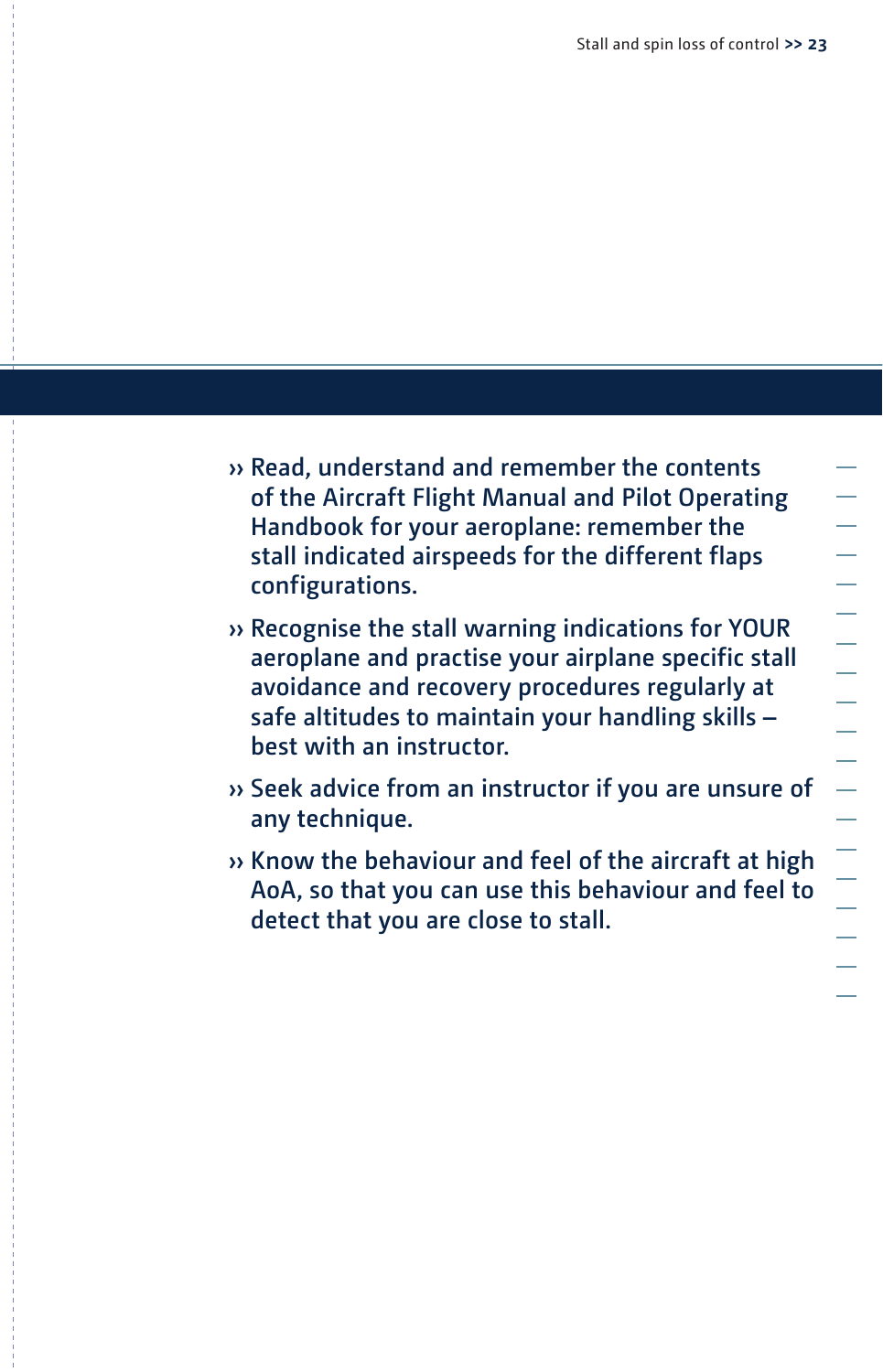. L  $-$ 

 $\overline{\phantom{0}}$  $\mathbf{L}$ a sa sa  $\overline{\phantom{0}}$  $\overline{\phantom{0}}$  $\overline{\phantom{0}}$  $\overline{\phantom{0}}$ a sa s a sa s  $\overline{\phantom{0}}$ a sa 

### <span id="page-23-0"></span>**APPENDIX**

Use the stall recovery procedure as provided in your Aeroplane Flight Manual.

In case your Aeroplane Flight Manual doesn't include such a procedure, this Appendix provides an internationally recognised comprehensive stall recovery procedure which covers all aeroplanes including modern airliners.

This procedure is not applicable during the flare phase or when the intent is to correct a landing.

Seek advice from an instructor if you are unsure of how this technique applies to your aircraft.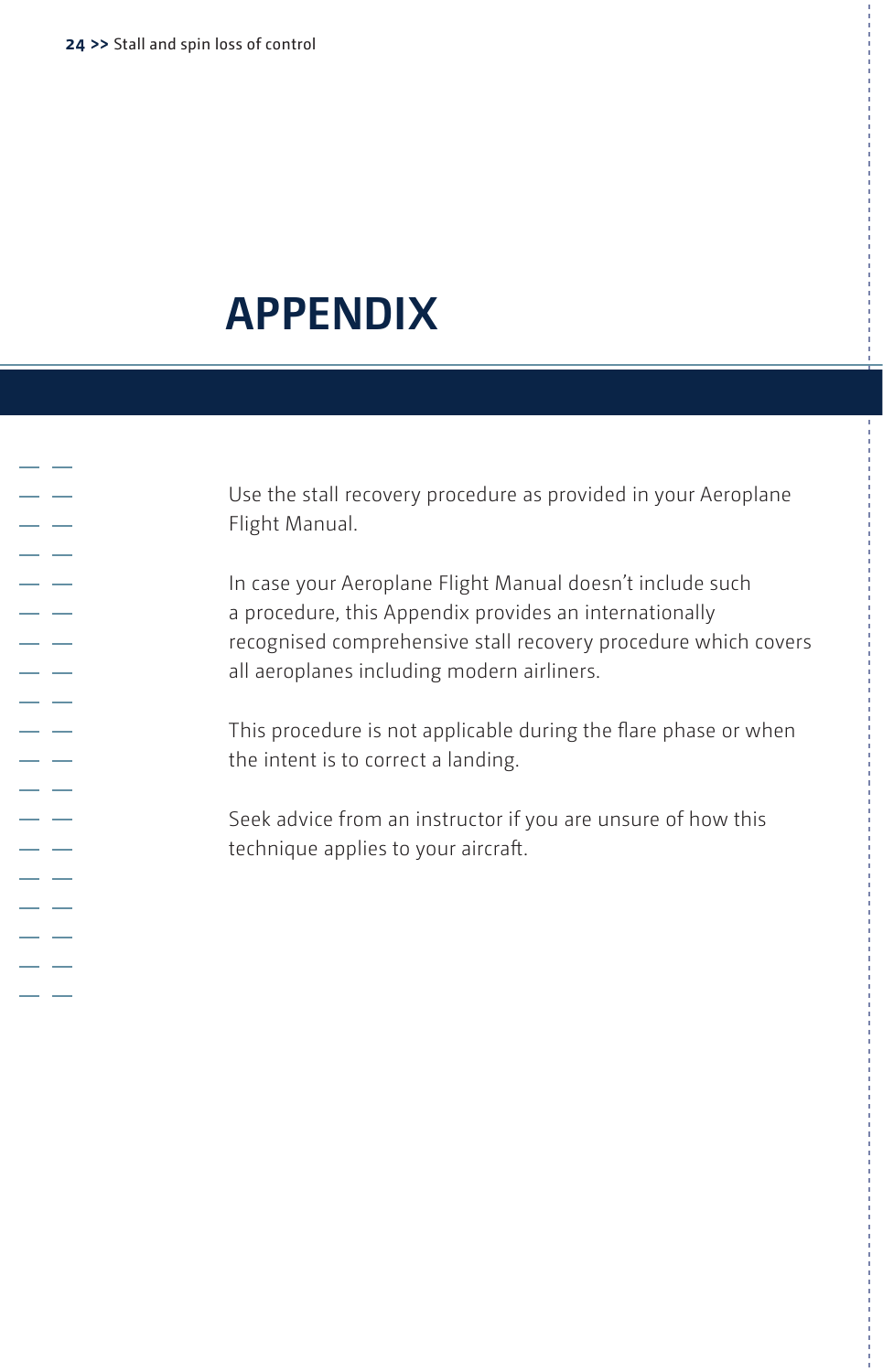# **COMPREHENSIVE STALL RECOVERY PROCEDURE**

At the first indication of a stall, for example aural or visual warning, uncontrolled lateral departure, pitch down, stick shaker, stick pusher, buffeting, etc.:

### **1. Disconnect the autopilot (if applicable)**

Rationale: Autopilot disconnection allows taking manual control of the airplane for the recovery. Beware of possible pitch variation at disconnection.

### **2a. Apply nose down pitch control until the stall indications have disappeared**

Rationale: The priority is to reduce the angle of attack to recreate lift.

#### **2b. If necessary: apply nose down pitch trim**

Rationale: If the authority of the elevator is not sufficient, it may be necessary to trim down.

#### **3. Level the wings**

Rationale: Direct the lift vector vertically to ease the recovery.

### **4. Adjust thrust as necessary**

Rationale: The stall may happen at any power between idle and maximum power. During the recovery, it might not be necessary to apply maximum power. Thrust has to be adjusted as a function of the stall conditions and of the power of the engine(s) mounted on the airplane. Insure as much as possible the symmetry of the flight.

### **5. Retract the airbrakes (or speedbrakes) (if applicable)**

Rationale: will improve acceleration and may also increase lift available.

### **6. Return to the desired flight path**

Rationale: Apply a smooth action to avoid secondary stall and come back to a suitable trajectory. The first priority is to recover from the stall, not to minimise loss of altitude: altitude aspects will be dealt with after full stall recovery.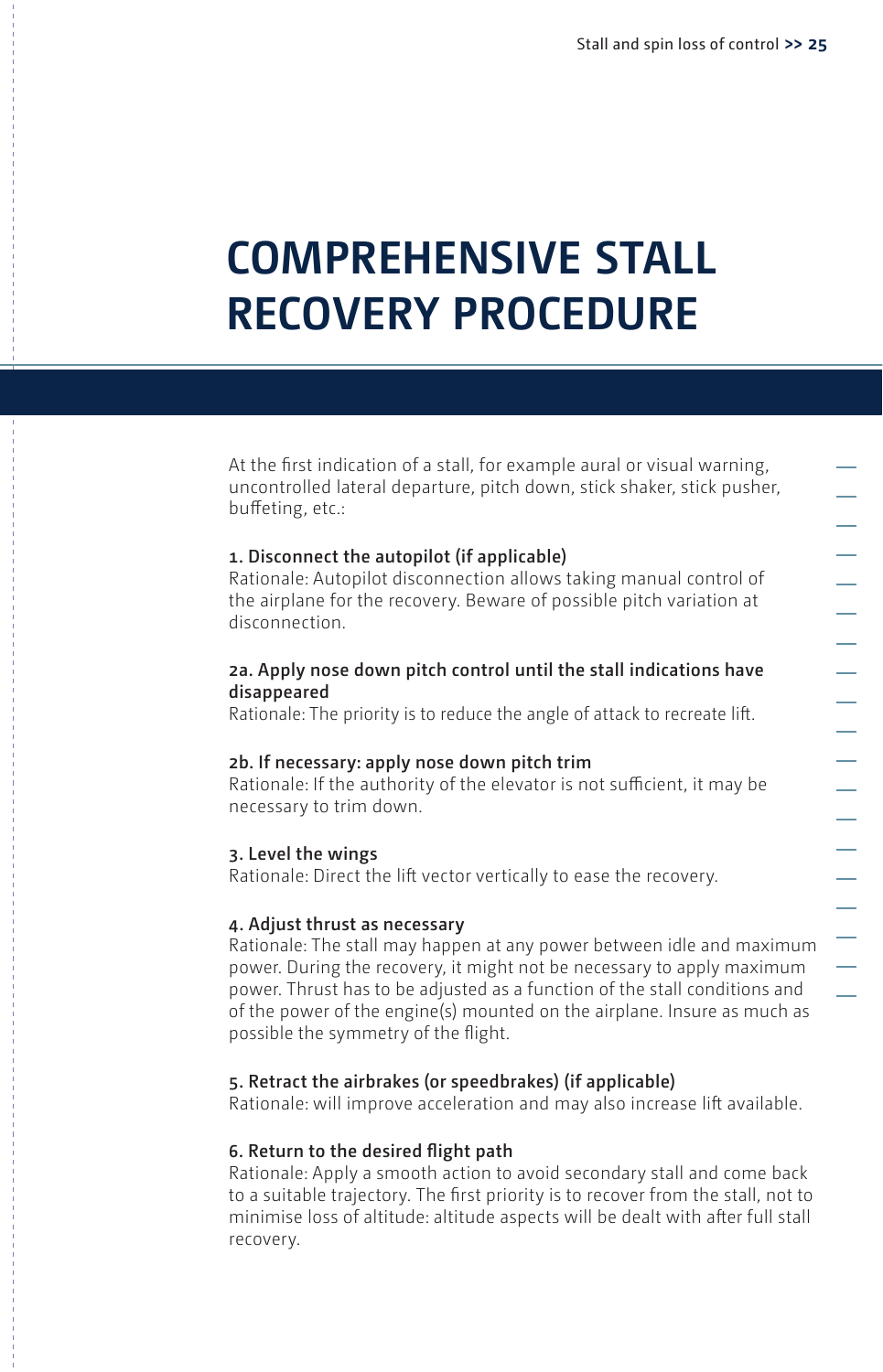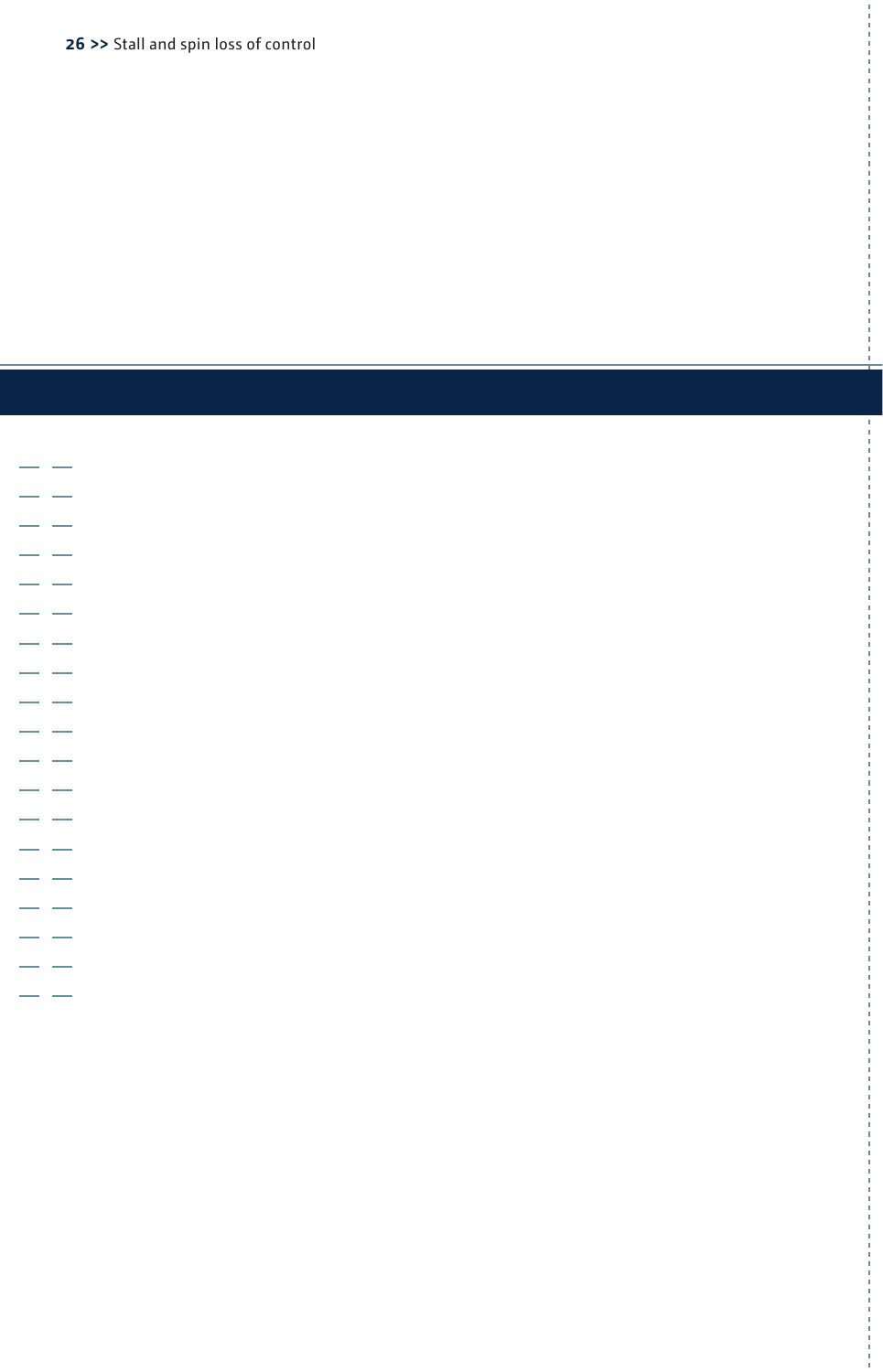### **IMPRINT**

#### **Disclaimer:**

The views expressed in this leaflet are the exclusive responsibility of EGAST. All information provided is of a general nature only and is not intended to address the specific circumstances of any particular individual or entity. Its only purpose is to provide guidance without affecting in any way the status of officially adopted legislative and regulatory provisions, including Acceptable Means of Compliance or Guidance Materials. It is not intended and should not be relied upon, as any form of warranty, representation, undertaking, contractual, or other commitment binding in law upon EGAST its participants or affiliate organisations. The adoption of such recommendations is subject to voluntary commitment and engages only the responsibility of those who endorse these actions.

Consequently, EGAST and its participants or affiliate organisations do not express or imply any warranty or assume any liability or responsibility for the accuracy, completeness or usefulness of any information or recommendation included in this leaflet. To the extent permitted by Law, EGAST and its participants or affiliate organisations shall not be liable for any kind of damages or other claims or demands arising out of or in connection with the use, copying, or display of this leaflet.

#### **References**

EASA Safety Information Bulletin 2013-02 Stall and Stick Pusher Training.

FAA Advisory Circular 120-109 Stall and Stick Pusher Training, 2012.

FAA Airplane Upset Recovery, Training Aid, Revision 2, 2008.

Brochure "Le Décrochage – Revenir aux Incidences de Vol", DGAC, DSAC, Direction Technique Personnels Navigants Pôle Formation, Ecoles et Simulateurs, 2012.

#### **Picture credits:**

Clément Audard, Jan Fridrich (cover), Michal Orlita, Vasco Morao

#### **Contact details for enquiries:**

European General Aviation Safety Team Email: egast@easa.europa.eu http://easa.europa.eu/essi/egast/